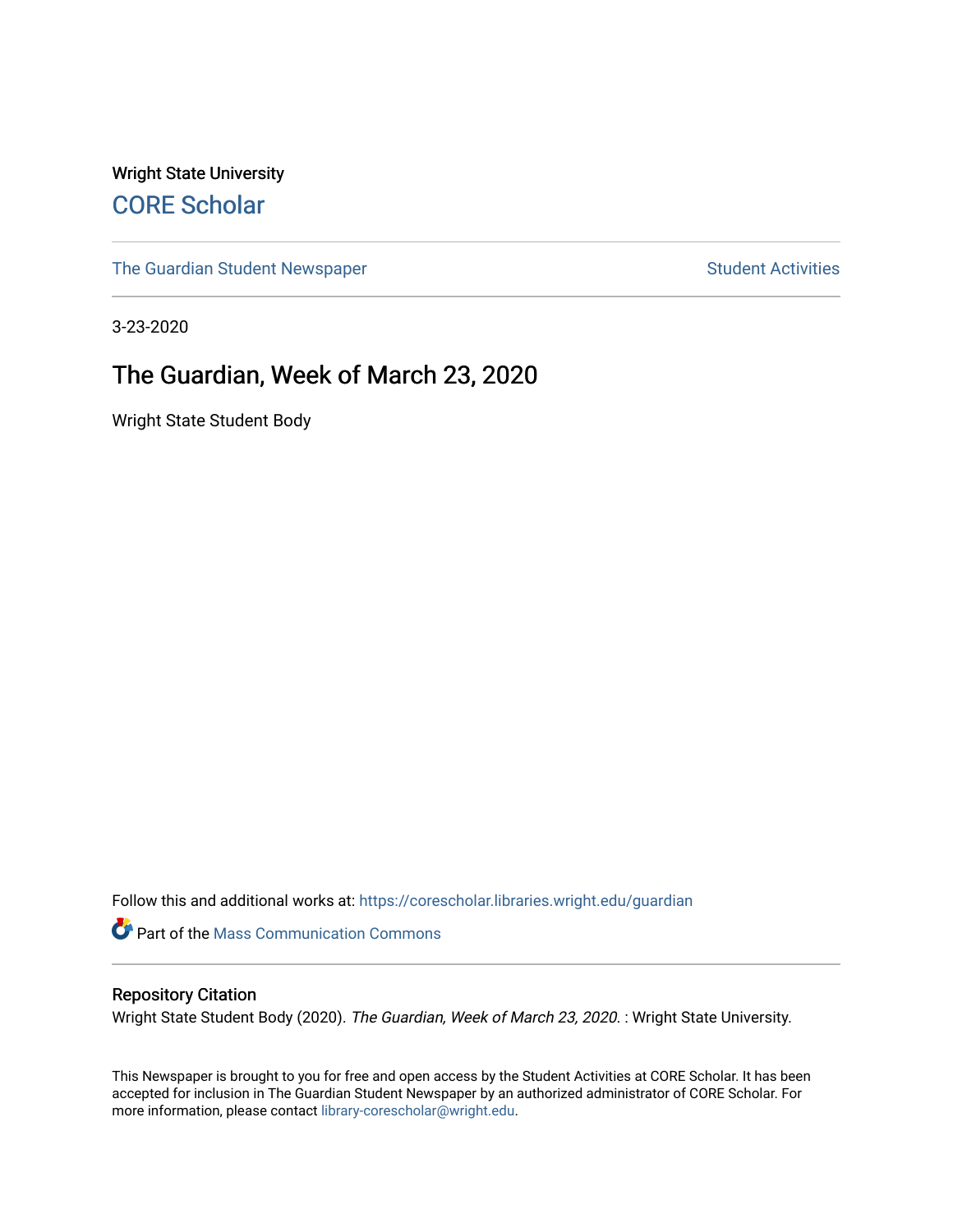

Weekly Horoscopes Star Signer March 23, 2020

 The stars are here to send good vibes this week dear star children. The pandemic may be in the minds of many but the universe is here to ease your fears.

# ARIES

Stay at home and take your pet for a walk.

### TAURUS

Stay at home and take your pet for a walk.

#### GEMINI

Stay at home and take your pet for a walk.

#### **CANCER**

Stay at home and take your pet for a walk.

#### LEO

Stay at home and take your pet for a walk.

# **VIRGO**

Stay at home and borrow your neighbor's pet to walk.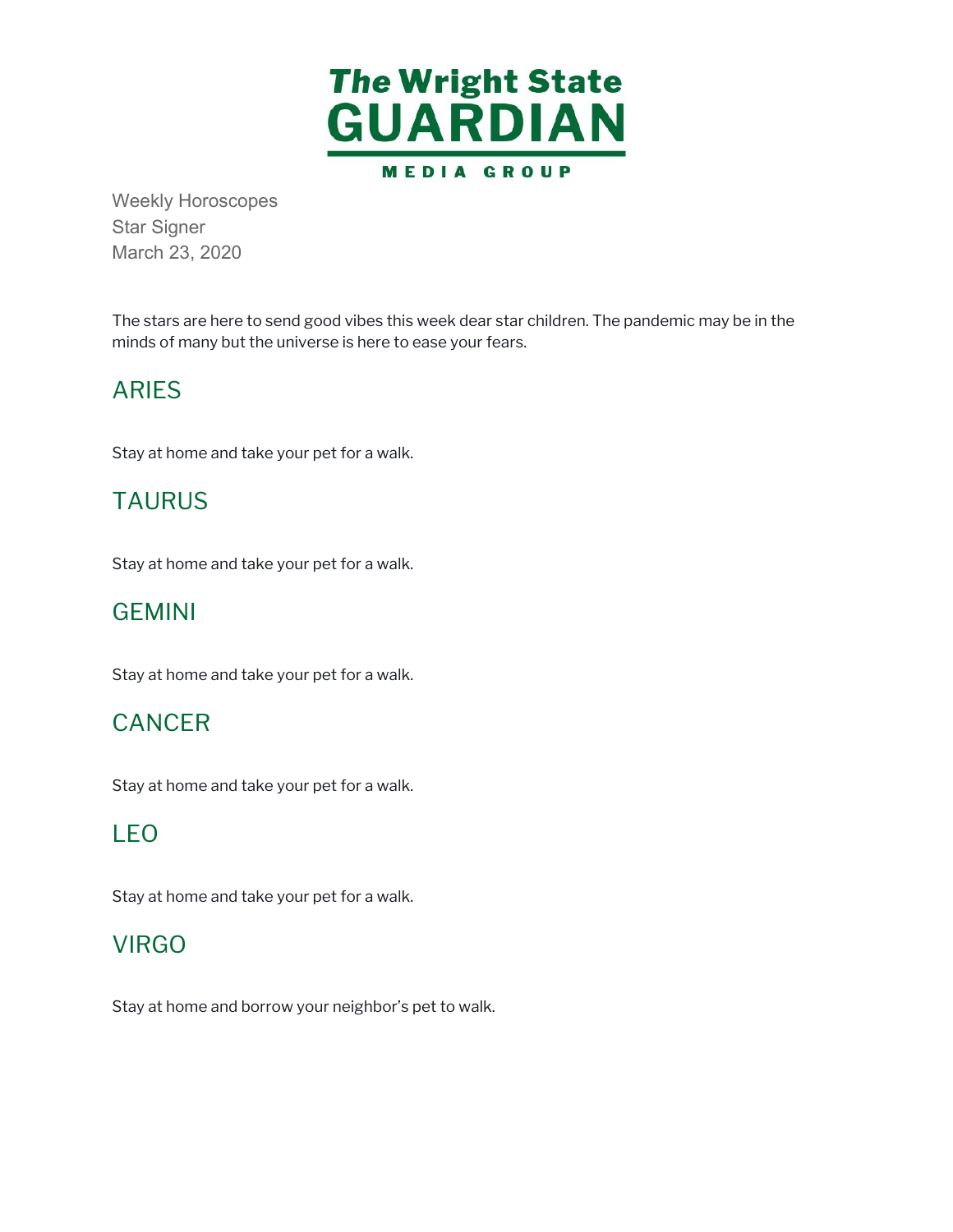

# LIBRA

Stay at home and take your pet for a walk.

# **SCORPIO**

Stay at home and take your pet for a walk.

### **SAGITTARIUS**

Stay at home and take your pet for a walk.

# CAPRICORN

Stay at home and take your pet for a walk.

# AQUARIUS

Stay at home and take your pet for a walk.

#### **PISCES**

Stay at home and take your pet for a walk.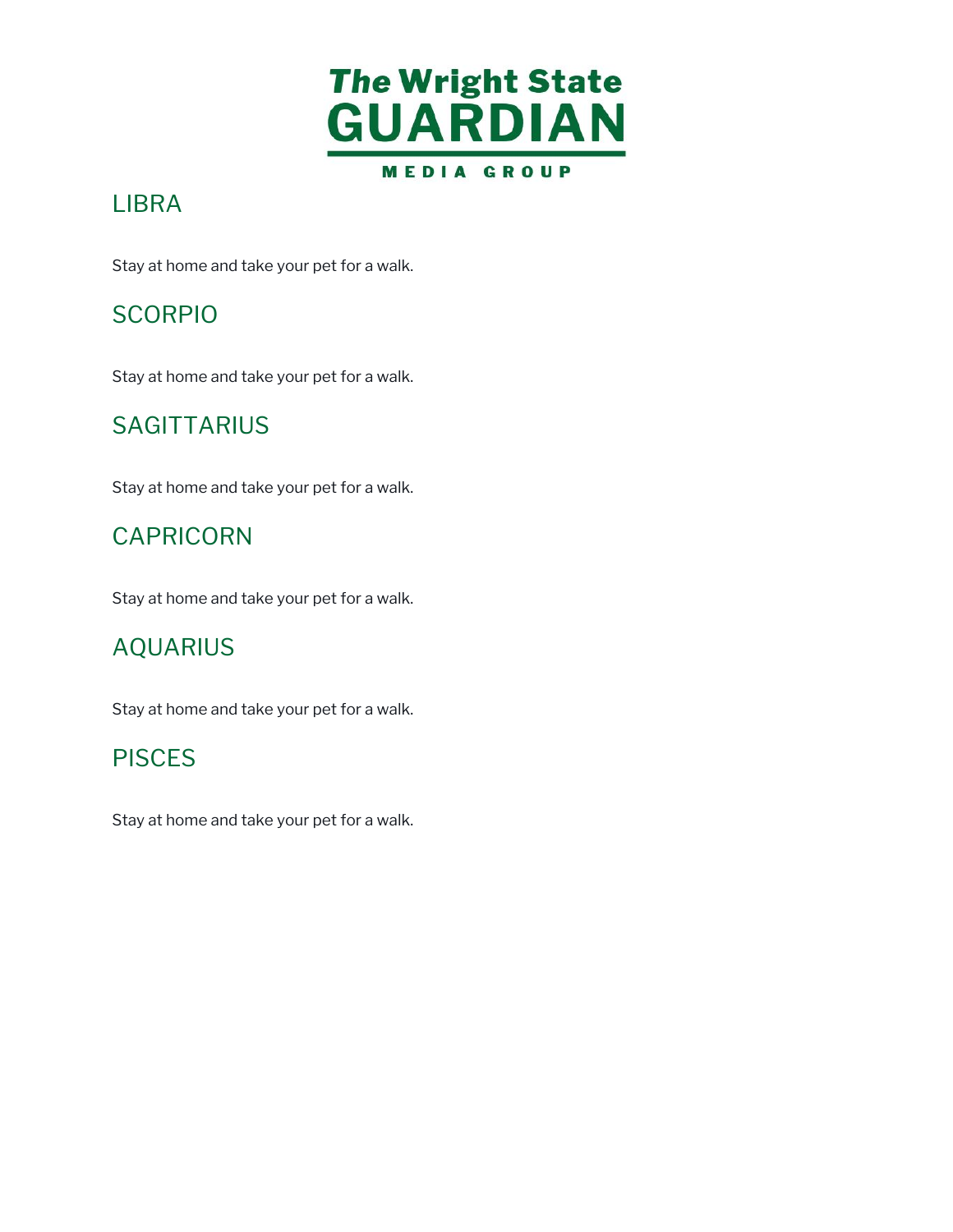

Wright State students react to campus housing shutdown Natalie Cunningham March 23, 2020

 As of March 20, Wright State students who lived in campus housing have moved out. With few students who were granted extended stay, students reacted before they went back home.

 "The most important information students should know about has been and will continue to be emailed to them in all-campus emails from the president/provost, their professors with respect to how their classes will operate going forward, and in the case of students who live on campus, Housing, for example," said Seth Bauguess, director of the Office of Communications. "There could be others but those seem to be the obvious ones. Those communications are also shared on social media."

 All official university events, student activities, gatherings and receptions are suspended during this time. All foreign and domestic university-sponsored air travel is suspended at this time, according to University Communications.

 "I think it's the right decision right now for universities to further prevent the disease. There is still a lot we do not know about it so respect to colleges for making the public health of their students a priority," said Stephen Taylor, freshman at Wright State.

 Director of Residence Life and Housing, Dan Bertsos, has not yet commented about Wright State Housing.

 "Although it is very inconvenient, I think it was a necessary move by Wright State to force students to leave the dorms. It is definitely an inconvenience because I work close to school and now have to find a job closer to home," said Caleb Vanhook, sophomore at Wright State. "Also, it's hard for me to find a quiet place to study and do schoolwork at home. But we will all survive and get through it!"

 Wright State has a website for information and updates on COVID-19 which can be found at [wright.edu/coronavirus](https://wright.edu/coronavirus).

 "I feel that Wright State University has handled the outbreak in the best way that they can and are doing great with support and carefulness for all students. But we should be refunded. And the only way I have been affected is by not being able to be social with my friends that I only see in class and not outside of school," said Courtney Dodds, freshman at Wright State.

 There have been no confirmed cases of COVID-19 at Wright State's Dayton or Lake campuses at this time, according to Wright State Communications.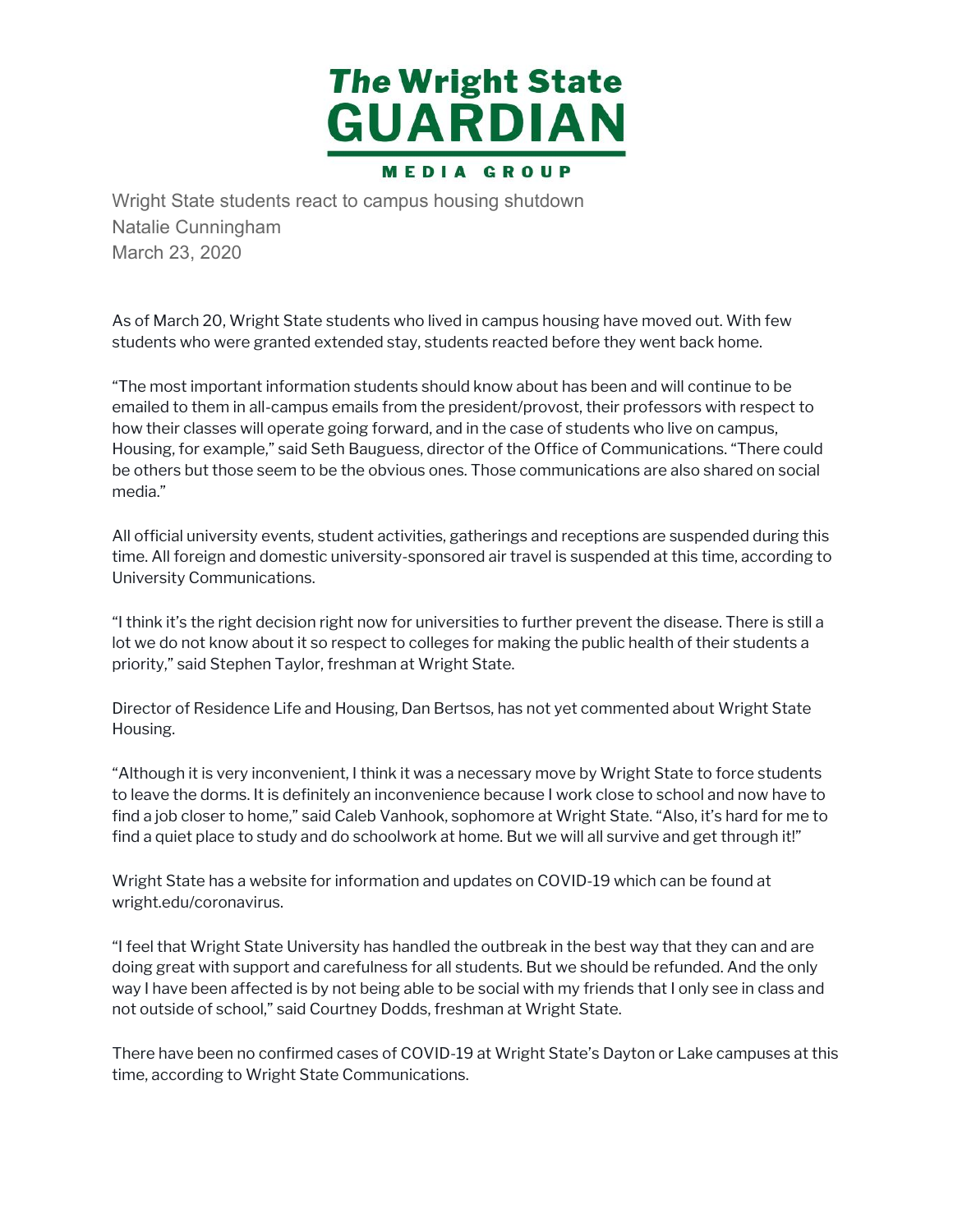

 "I understand why they're asking students to leave but it's a huge inconvenience. Not everyone has a home to go back to. I personally had to leave my job because of this and now I'm not sure I'll be able to afford to move off campus next semester," said Amanda Beavers, sophomore at Wright State.

 In-person classes have all been moved online as of March 16. Wright State Dayton campus and Lake campus operations and administration will both remain open during this time. Libraries and computer labs are now closed. University Dinning Options are now limited to carry-out only.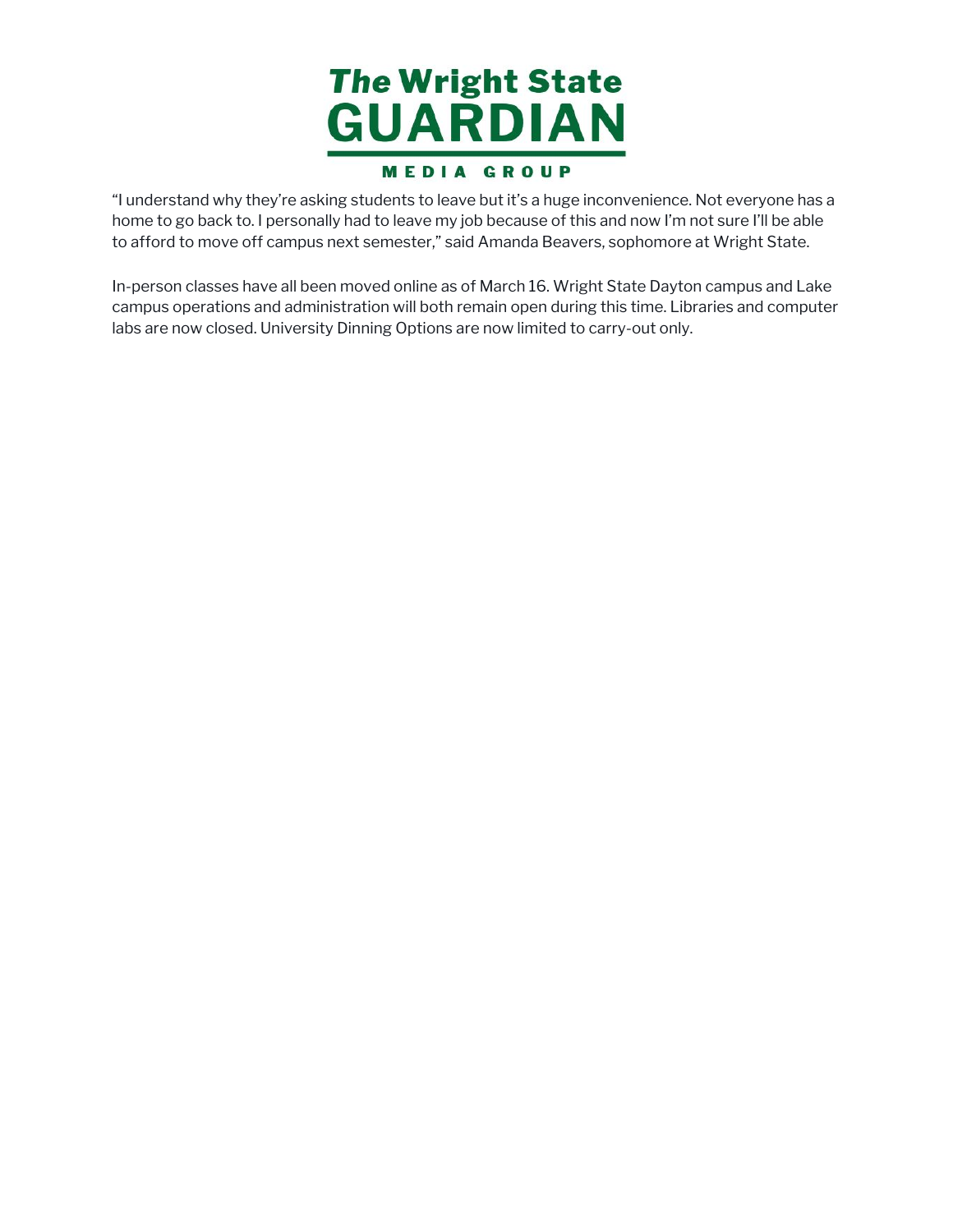

Athletic officials test positive for coronavirus Makenzie Hoeferlin March 23, 2020

 Two officials from the collegiate officiating consortium tested positive for coronavirus after officiating a men's basketball game between WSU and UIC on March 9.

### Officials tested positive

 The Horizon League released a statement on March 18 regarding these officials with a list of basketball teams that one or both had been in contact with.

 "Horizon League staff members have directly communicated with League members, related game personnel, related volunteers and the Indiana Farmers Coliseum," said The Horizon League. "We continue to adhere to the guidance issued by the CDC and federal and state governments in these unprecedented times and we encourage our fans to do the same."

#### Players have not been tested

 The Wright State Athletic Department is continuing to monitor the situation closely and follow federal, state and local guidelines.

 "As always, Wright State Athletics is committed to the welfare and safety of our student-athletes," said WSU Assistant Athletic Director Nick Philips. "Their health and well-being, along with that of our coaches and staff, is paramount. Wright State is closely monitoring this rapidly evolving situation and continuing to follow direction from federal, state and local authorities to make decisions based on the most up-to-date information available."

According to Philips, none of the players have been tested for the coronavirus.

Players were not available for comment.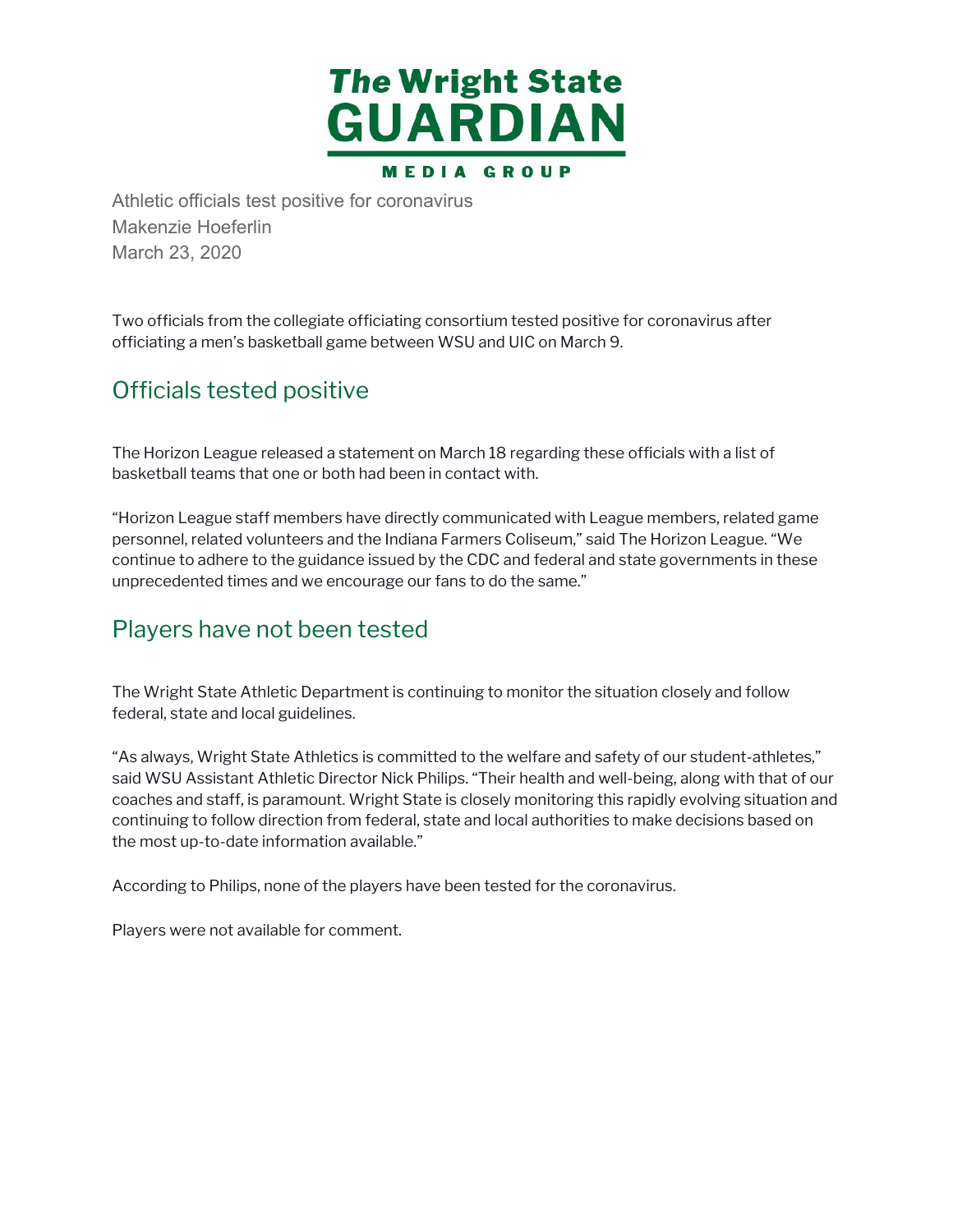

All WSU sporting events, NIT cancelled Makenzie Hoeferlin March 24, 2020

 Amid coronavirus concerns, all sports events and mass gatherings have been cancelled, including the National Invitation Tournament 2020 (NIT).

#### **Cancellations**

 Following Ohio Governor Mike Dewine's progressive approach to battling the coronavirus, the Horizon League and NCAA officials have decided to suspend all league-sponsored sport competitions.

 Just after Dewine issued a ban on all mass gatherings over 100 people on March 12, the NCAA and Horizon League followed suit.

 According to a press release sent out on March 12, NCAA President Mark Emmert and the Board of Governors announced the cancellations of all remaining winter and spring NCAA championships.

This includes the 2020 NIT, which was set to include the Wright State Men's Basketball team.

Wright State University commented on the cancellations following the decision.

 "As always, Wright State Athletics is committed to the welfare and safety of our student-athletes," according to the Wright State University Department of Athletics. "Their health and well-being, along with that of our coaches and staff, is paramount. Wright State is closely monitoring this rapidly evolving situation and continuing to follow direction from federal, state and local authorities to make decisions based on the most up-to-date information available."

#### A bittersweet end

For seniors, their final seasons have been cut short following these cancellations.

 Some of these athletes have used Twitter to express their gratitude for a great season and their sadness at the unexpected end.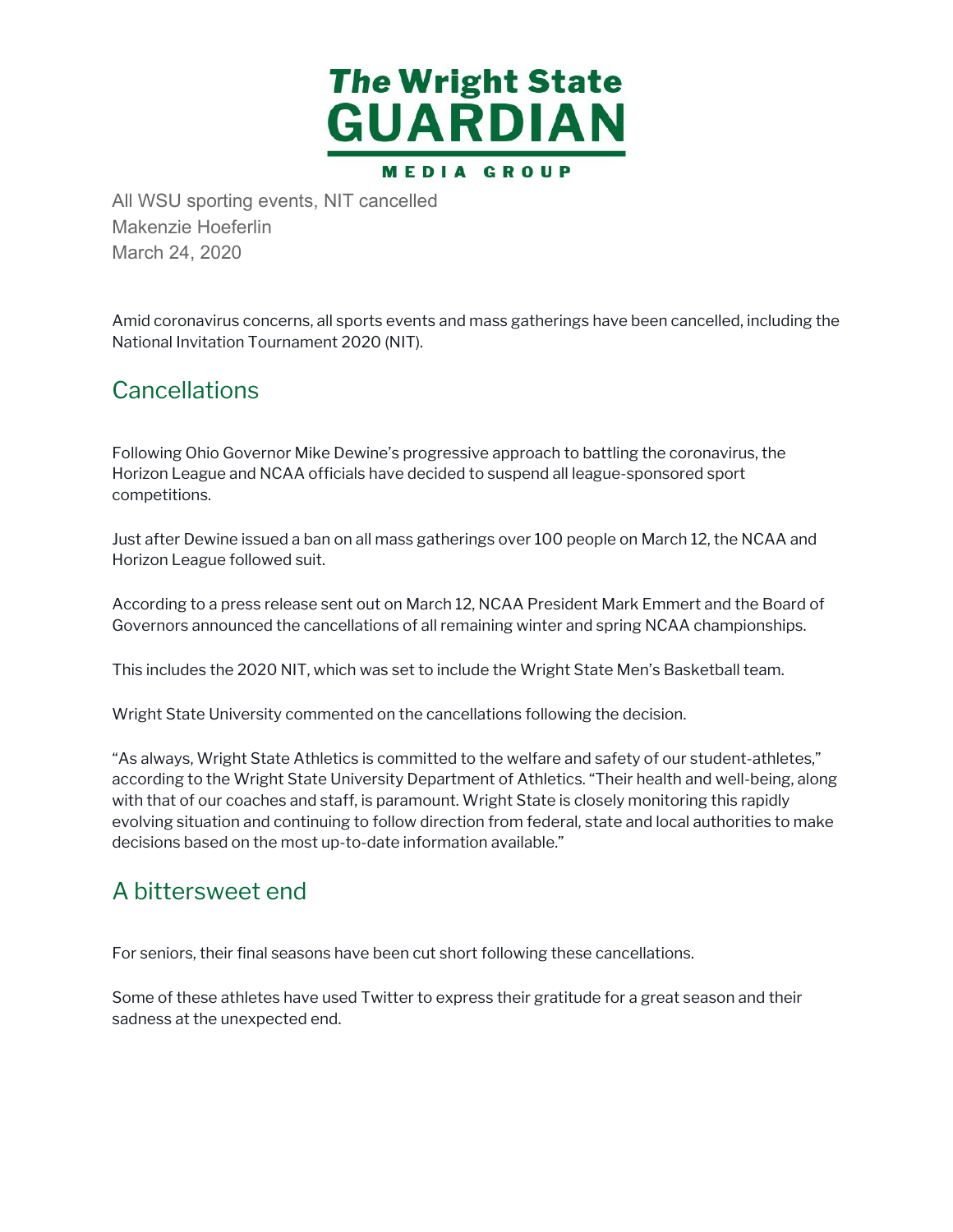

 "And just like that it's over," said senior basketball player Bill Wampler. "[I] want to thank everyone for believing in me and supporting me. Was hoping we could have at least one more game together, love you Raider Nation. ONE OUT!"

 Many have responded to the tweet thanking the senior for his time on the court and wishing him luck wherever the future may take him.

 For seniors all over the world, their final moments are being cut short due to the coronavirus outbreak.

Nevertheless, the university is reassuring students that everyone is in this together.

There are currently no confirmed cases of coronavirus at Wright State main campus or lake campus.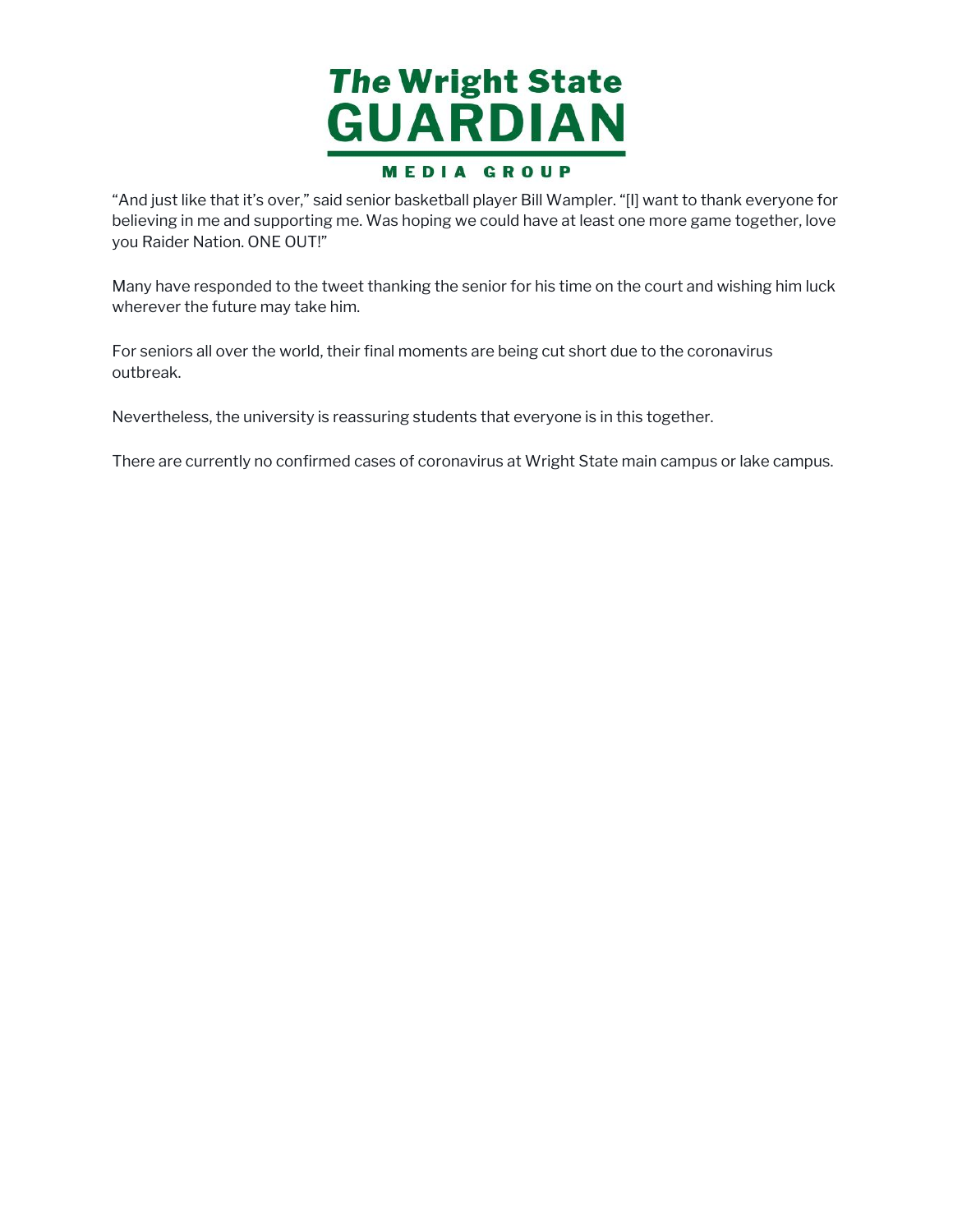

President Edwards video to campus community: 'The lack of physical connection does not mean you can't connect to each other' Marissa Couch March 24, 2020

 An email was released from Wright State University President Dr. Sue Edwards' desk on Monday, March 20.

 The email served as a check-in from administration during the questionable time that students have been navigating upon switching to an online format and handling the developing news of a pandemic.

 Dr. Edwards encourages students to remain strong in this time of need, attaching a video of herself addressing the student body.

The video reiterates parts of the email, diving further by addressing seniors on a personal level.

"Your strength in character will prevail and you will excel in your future," she said.

 Edwards thanked faculty as well, pointing out that interaction with students is critical, especially through a time like this.

"The lack of physical connection does not mean you can't connect to each other," she said.

 She doesn't fail to mention staff members' efforts to continue working from home as well. Edwards continues to be a source of positivity by quoting John Adams: "Every problem is an opportunity in disguise."

She signs off by wishing safety to the students, as well as one last thank you.

"Please stay safe and I do hope I get to see you very soon," she said, ending the video. "Thank you."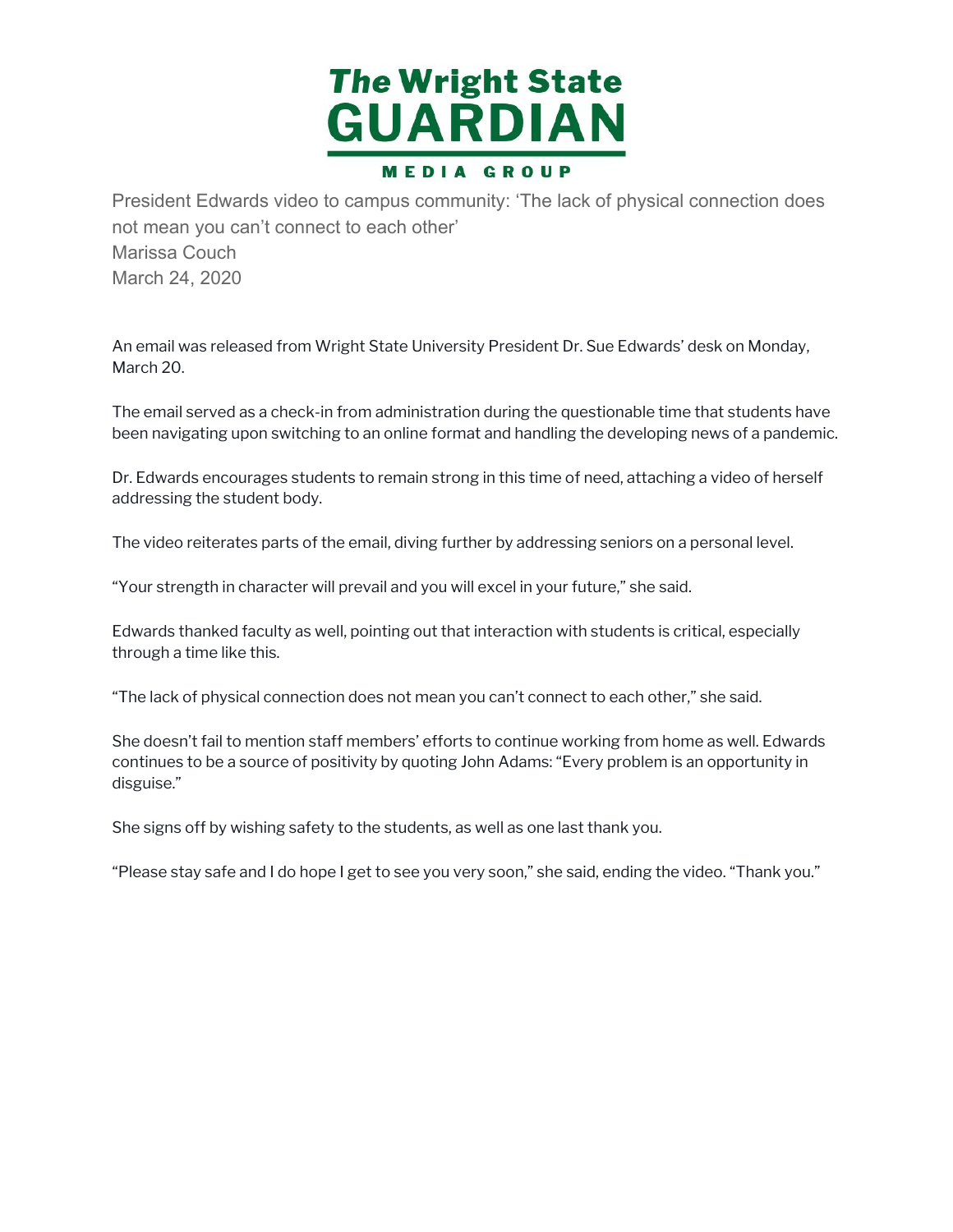

How Gov. DeWine has handled the coronavirus pandemic Ethan Gilliam March 25, 2020

 Mike DeWine, the governor of Ohio, has led an unprecedented campaign to fight the coronavirus in the state of Ohio, which has led to both widespread praise and criticism.

 DeWine, a 73-year-old Republican who has previously held numerous public office positions, became governor in January 2019.

#### DeWine's response to the coronavirus

 DeWine made a swift and decisive action to stop the virus before Ohio had a confirmed case. On March 3, DeWine made his first executive decision to cancel the Arnold Classic, a weightlifting competition, and two days later held a summit on the coronavirus. Not long after, on March 9, Ohio reported its first three cases in Cuyahoga County.

#### Executive orders

On March 9 DeWine declared a state of emergency and began to make orders to protect his state.

 On March 12, DeWine met with health officials and made his first order, announcing that schools would be going on a three-week break starting March 16, making him the first governor in the entire country to do so. The Ohio Department of Health also banned any meetings of more than 100 people but included exemptions such as churches and workplaces.

 The next day, DeWine supported this movement and made the claim that it is very likely that Ohio has more than 100,000 cases of the virus (only 13 cases were confirmed).

 Once more cases were confirmed, DeWine made further, more drastic measures to try to calm the spread of the virus. DeWine ordered all bars and restaurants to close and only offer carryout or delivery; DeWine also expanded unemployment benefits to help citizens directly affected by this order.

 DeWine continued trying to protect his state by banning gatherings of more than 50 people, and on March 17, DeWine postponed Ohio's Primary Election, the day before the election. He also closed all but five BMV's in the state of Ohio, and activated personnel from the Ohio National Guard to help with this crisis and other humanitarian problems.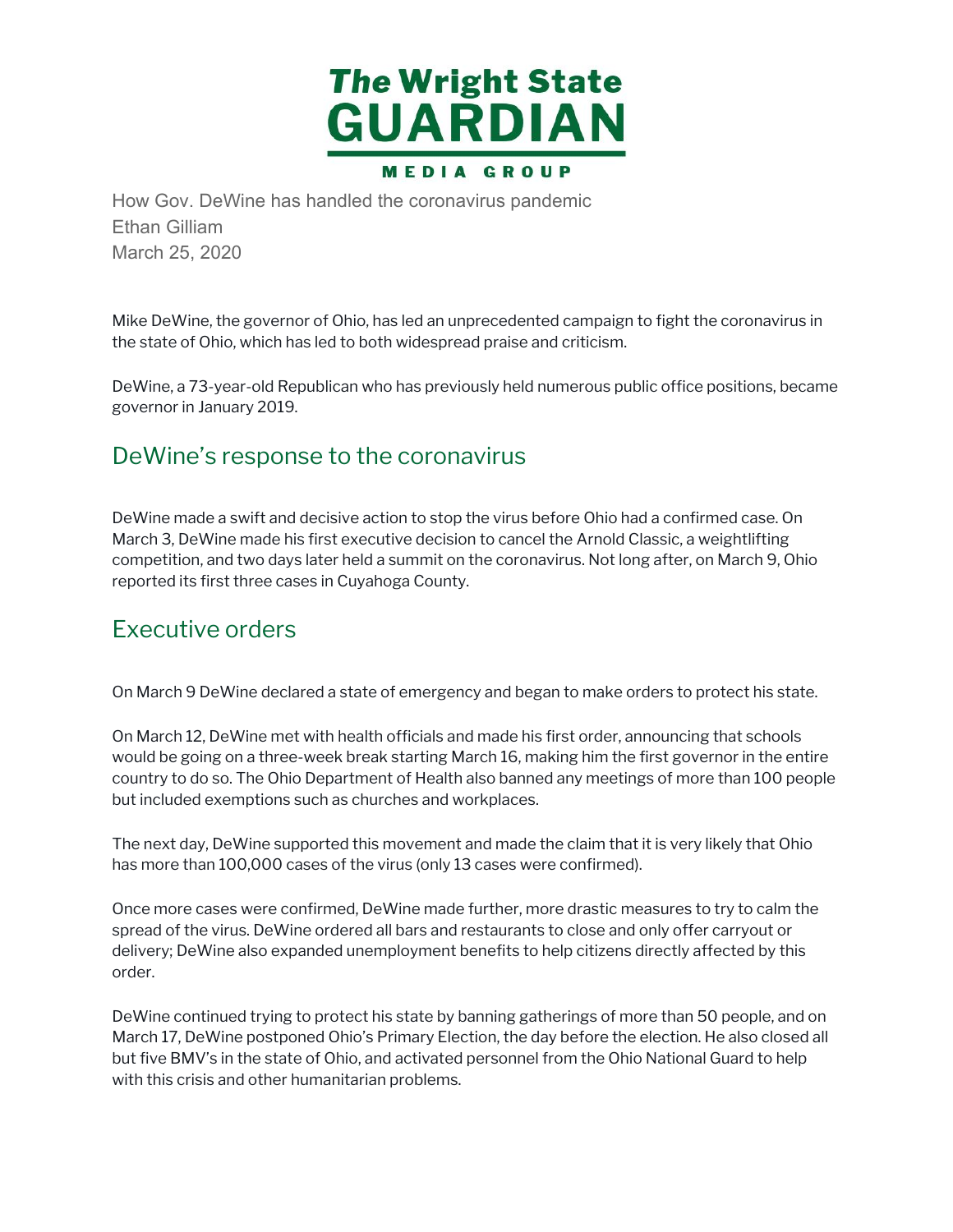

 DeWine made additional comments to help Ohio, such as suggesting to employers to take the temperature of employees when beginning their shift.

 He did not make any executive orders until March 22 when he issued a stay-at-home order which would take place on Tuesday, March 24 at midnight, and would stay in effect until April 6.

 This order forces citizens to stay home and that businesses that are not deemed "essential" to close, further preventing human interaction and therefore preventing the virus from spreading at a rapid rate seen in states such as New York and Florida.

#### Has it made an impact?

 As of March 22, 13 days after the first confirmed case of the Coronavirus in Ohio, the state faces 351 cases in 40 counties and has three confirmed deaths. Despite DeWine's efforts, Ohio still faces countless cases and deaths, and will continue to face problems caused by the virus.

 While there is no way to know the exact influence DeWine and his administration's orders have caused, he considered the chaos that the coronavirus could bring and brought attention and action to the issue before many states considered the virus a problem.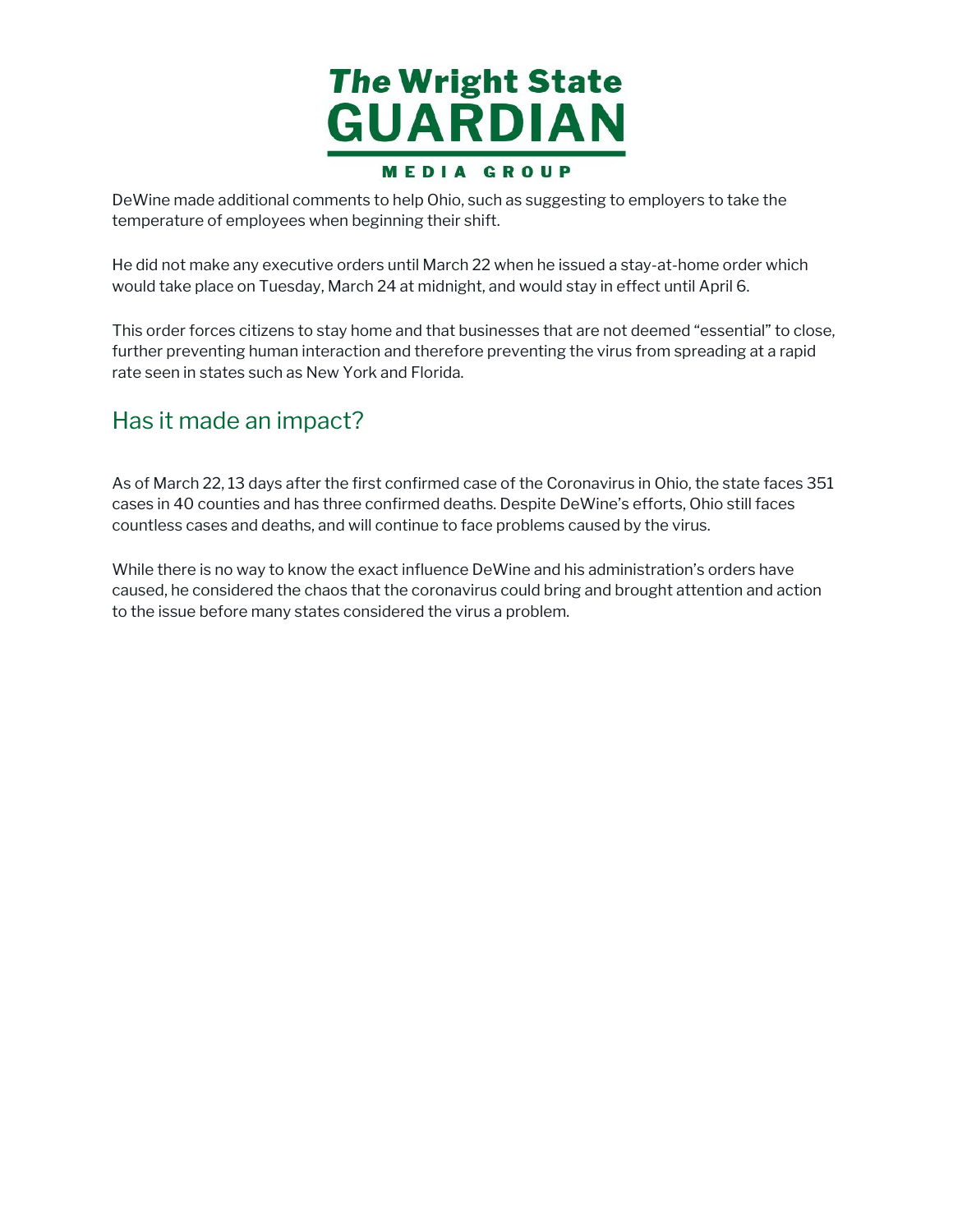

Businesses offering free Wi-Fi during quarantine Maram Abuhaidar March 25, 2020

 With the current circumstances that the country is in, services such as Wi-Fi seem to be out of reach when many institutions such as schools, libraries and businesses are shutting down amidst the coronavirus.

 This makes it difficult to pay bills for services such as internet. Luckily, many internet service companies are stepping up to change this by extending free Wi-Fi to Americans for 60 days.

 The way we are learning is changing as many schools and universities are going online. Students are struggling with this, since many businesses that provide students with the jobs that support them are shutting down.

 These companies include AT&T, Comcast Xfinity, Verizon, Charter Spectrum, Sprint and T-Mobile. This way, during this time of quarantine, students and people with jobs requiring them to work from home can stay safe inside and not have to go out for internet.

 The internet services supplying this generous coverage for Americans will also be providing extra aid such as waiving late payments, opening Wi-Fi hotspots, and other resources depending on the company.

 For more information regarding free internet service from Charter Spectrum for students, contact them at 1-844-488-8395.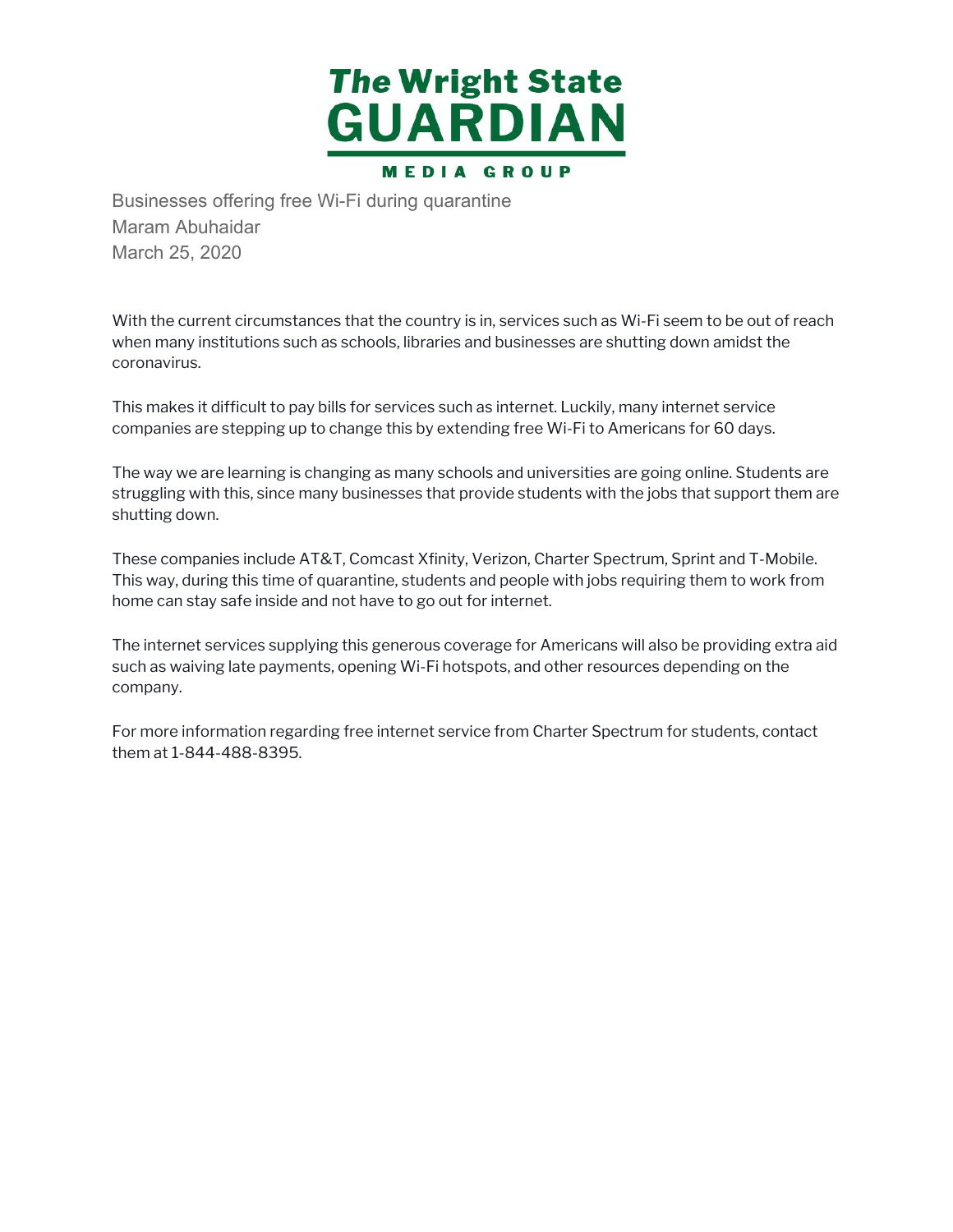

Laker Life: How online classes are affecting students, professors Roxanne Roessner March 25, 2020

 As the first week of remote learning wraps up at the Lake Campus, professors and students have shared their thoughts on the impact of COVID-19 and how to move forward during this time.

 "All students have been receiving great information from the campus. Students need to connect with their instructors. If students have questions, they need to ask it – don't be afraid to ask it. Things won't go off without a hitch," said Dr. Giovanna Follo, associate professor of Sociology.

Students and staff are encouraged to take care of themselves during this time.

Have a routine, take a shower and get out of your pajamas.

 Mental health needs to be a priority as well. Students are encouraged to connect with their instructors if there are any questions about their courses.

 "We are nine weeks through the semester and are going to do our best to plow through the rest of the semester remotely. We are proud of the way that our faculty and staff have risen to the challenge of this pandemic and grateful for the calm and patience of our students," said Dean Dr. Dan Krane.

 "Wright State and the Lake Campus are not just places where students, faculty and staff come to learn or to work — we are communities where students live, study, play and grow together and where faculty and staff support them and each other," Krane said.

 Some students at the Lake Campus are also high schoolers that must balance schoolwork with college work.

 Programs like College Credit Plus allow them to earn college credits while still completing their primary education.

 "[It's difficult] to find the time to complete higher level studies online and my overwhelming work of high school. Trying to find a balance of time and a sense of normalcy in this uncharted territory is very difficult. It's always been hard to be a full-time college student and high schooler. Recently things are just more challenging," said Remi Fokine, a junior at Parkway High School taking college classes at Lake Campus.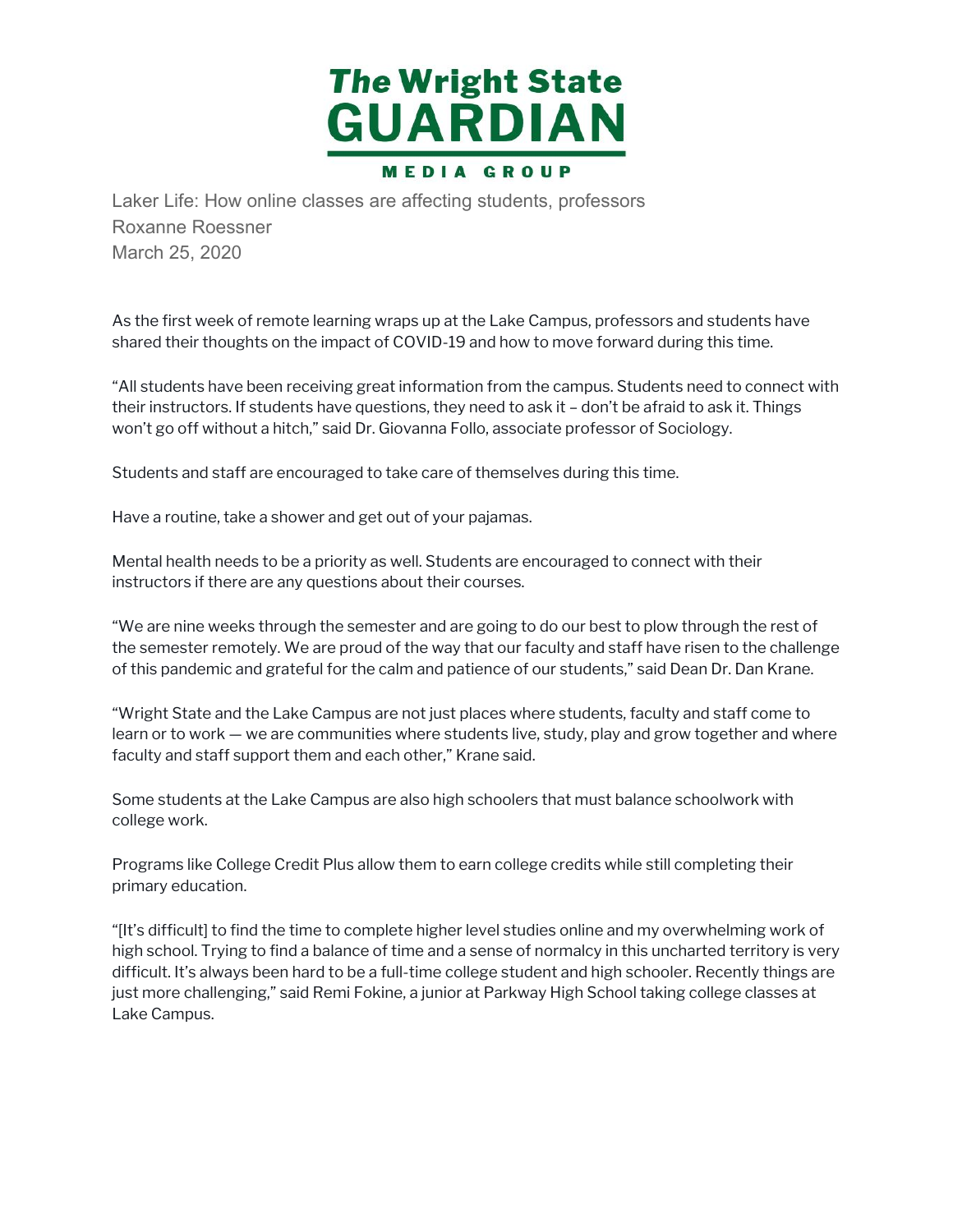

#### Students aren't the only people under stress.

 "I normally spend months putting together an online class and I've just done four in four days," said Dr. Christine Junker, associate professor of English.

 "Faculty who have never taught online are suddenly teaching all online," Junker said. "And we're all making different decisions based on the classes that we teach and how we think things will work best. There are bound to be glitches and problems, and the only thing we can do is work through them together and be generous and give each other the benefit of the doubt."

 According to Krane, the Lake Campus will fully transition to remote operations for faculty and staff beginning at 5 p.m. on Monday, March 23 and remaining in effect until further notice.

Only personnel that are deemed essential will be permitted on the Lake Campus.

 There will also be measures taken such as Wright State-Lake Campus Police monitoring and securing the campus.

 Individuals on campus who have not been identified as being essential will be asked to leave immediately or to get permission to remain on campus from the dean's office.

 Most campus buildings will be locked at all times and essential personnel will only be allowed to access campus facilities between 9 a.m. and 5 p.m. without specific permission from the dean.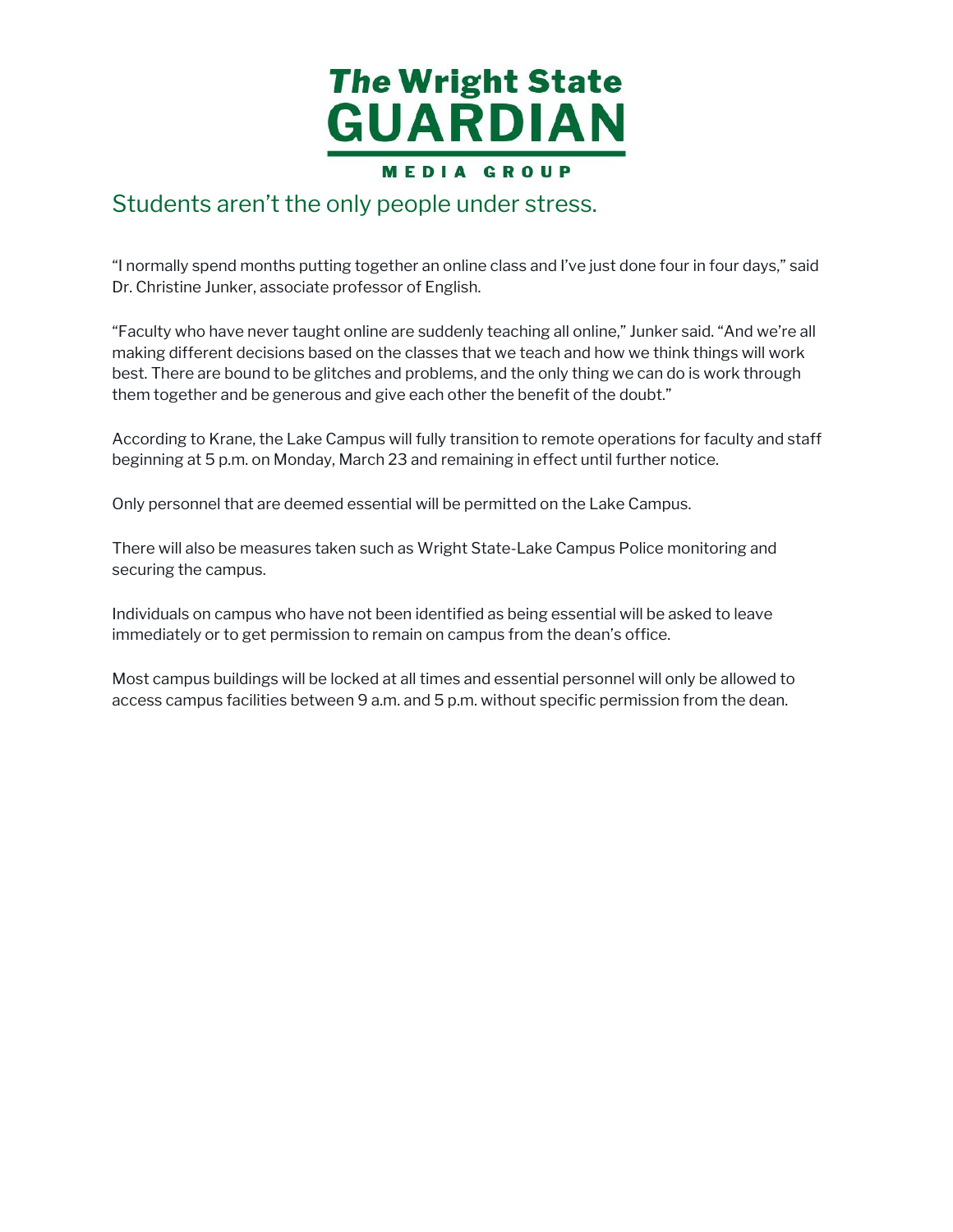

Music Review: Heartbreak Weather by Niall Horan Maxwell Patton March 25, 2020

 "Heartbreak Weather," the second studio album by Irish singer Niall Horan, was released on March 13 to positive reception from critics and fans.

 The release was preceded by four singles: "Nice to Meet Ya," "Put a Little Love on Me," "No Judgement" and its title track.

 A collection of breakup songs for the digital age, "Heartbreak Weather" is a diverse and interesting album that doesn't just stick to a single angle of breakups, adding sleek production and melancholy lyrical content to convey Horan's message.

# **Highlights**

#### **1. "Heartbreak Weather"**

 The album opener, this track gives off a strong tropical house vibe with synthesizer to spare. I love the way the instrumental compliments the lyrics, and it all weaves together well.

#### **2. "Small Talk"**

 The bass in this track gives it a nice flair as the first chorus kicks everything into high gear, and the build up is nice to a pounding synth-heavy anthem about skipping unnecessary conversation and just letting loose.

#### **3. "Cross Your Mind"**

 Once again, the bass guitar and synth complement each other well here, with a poppy chorus that is guaranteed to get stuck in the listener's head. It has a really nice groove to it and might be my favorite song on the record.

#### **Background**

Horan rose to fame by competing in "The X Factor" in 2010.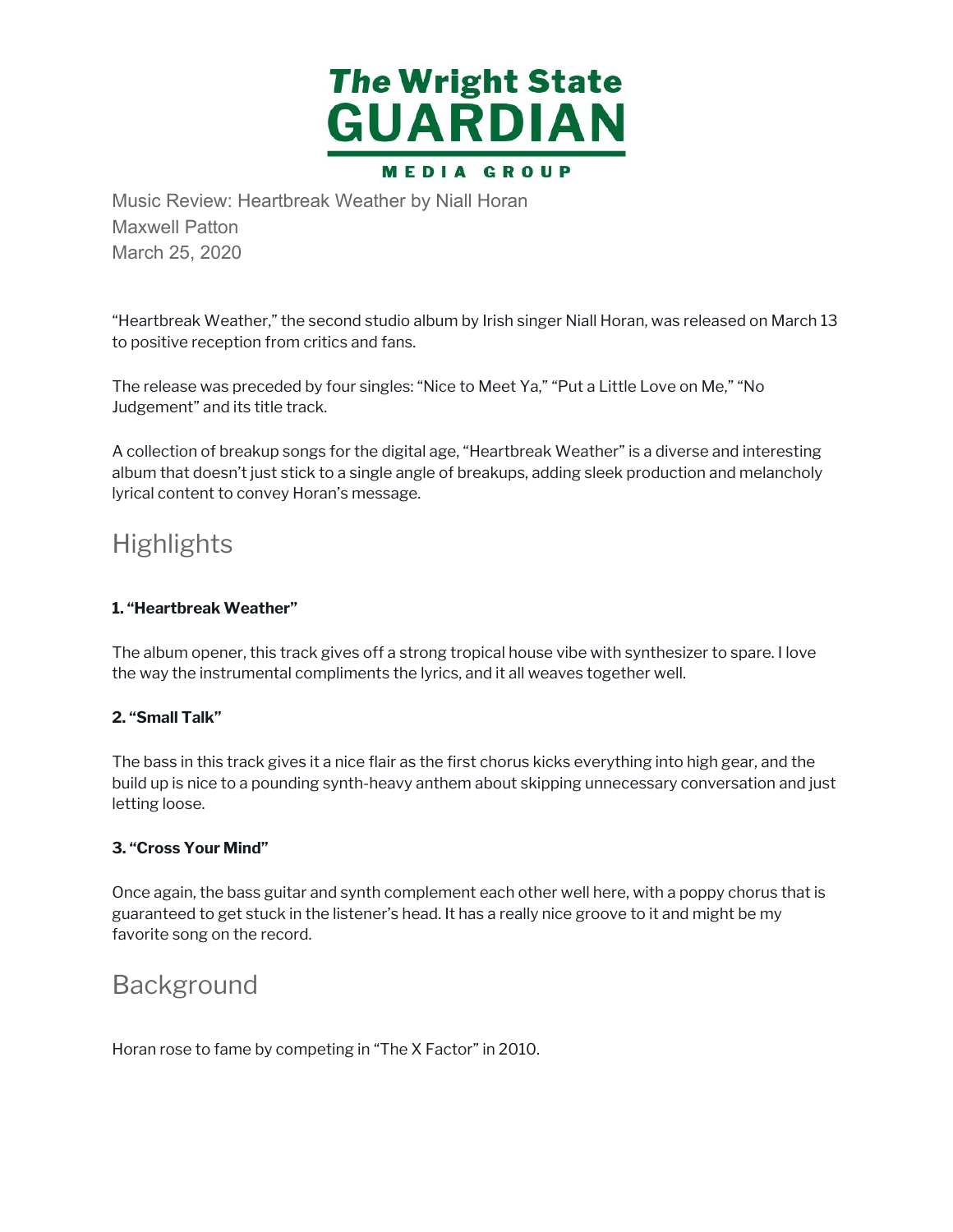

 Though he was eliminated as a solo performer, he was placed in a group with Harry Styles, Zayn Malik, Liam Payne and Louis Tomlinson to form the boy band One Direction. The group finished in third place overall, signing with Syco Entertainment and releasing five studio albums.

 After the release of their final album, "Made In The AM," the band went on a permanent hiatus, with each member releasing their own music as a solo artist.

 Horan signed with Capitol Records as a solo performer in September 2016, later releasing two singles, "Slow Hands" and "This Town," from his debut album, "Flicker."

 "Nice to Meet Ya," was made available in October 2019, about a month after Horan first stated that he had been working on the album.

 "Put A Little Love On Me" was released in December of that year, with the announcement of the album's title joining the third single, "No Judgement," three months later.

 In an Instagram post, Horan advised fans to listen through the album start to finish in order to feel the full story.

 "With Heartbreak Weather, I wanted to tell the story that was in my head, hopefully lead people down the storytelling lane of an album track listing," he continued.

 "I was trying to think how I could write a different album than the usual. I wanted to write songs from different sides or from someone else looking in."

I would say that Horan pulled the multiple perspectives off rather well with "Heartbreak Weather."

 Most of the songs on this album sound like they could be on the radio at any given moment, which is great for a young artist like him. Nothing here seems random or out of place; every song on this record has its purpose, and they fulfill that purpose with enthusiasm.

 It will be interesting to see what musical paths he follows in future projects now that he's spent some time as a solo artist. I'm excited to see where he goes next.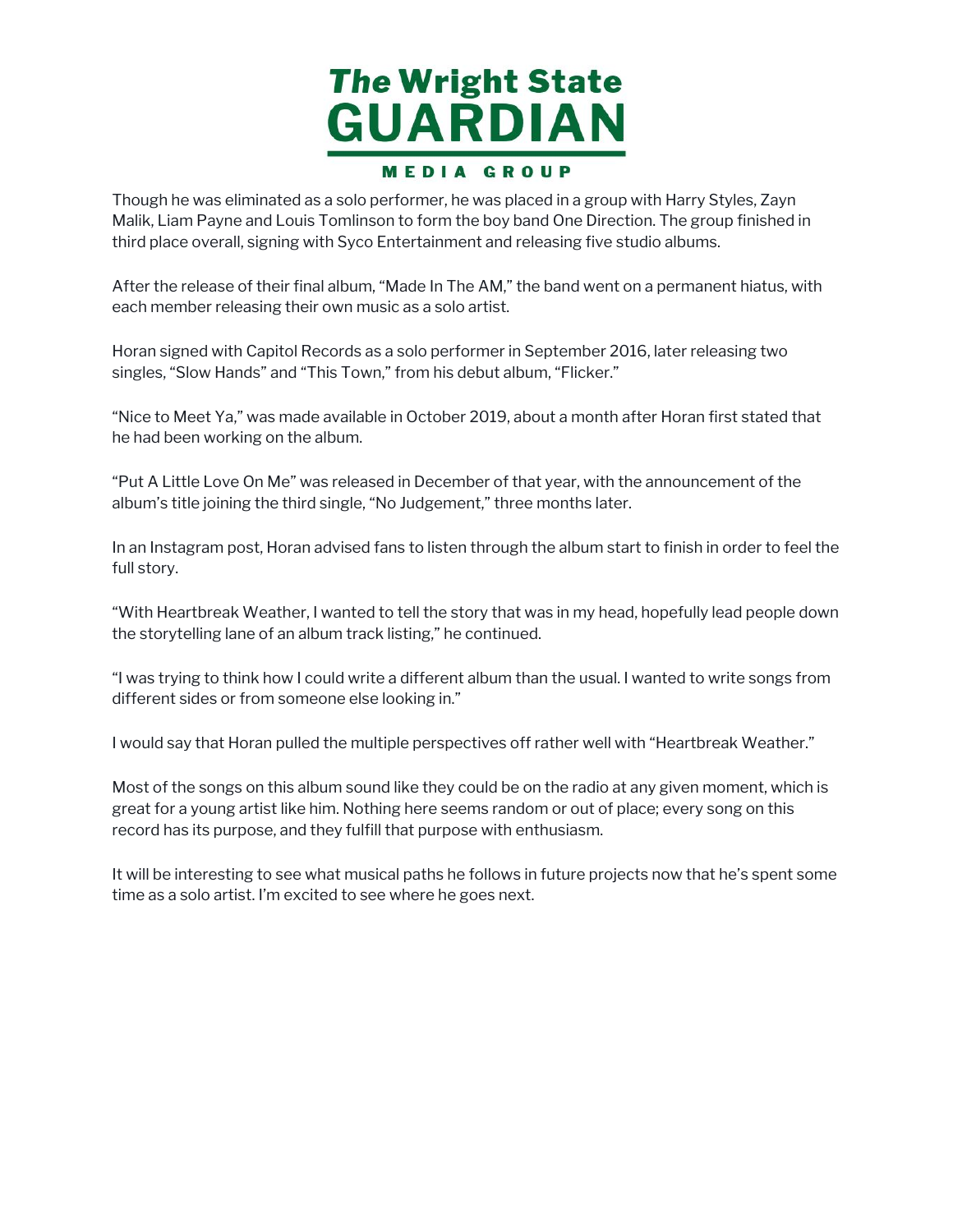

Local restaurants are closed but still keeping people fed Marissa Couch March 26, 2020

 After Gov. Mike DeWine ordered all bars and restaurants to close on March 15, companies began to scramble for ways to stay afloat and to help the community in a time of need.

 Carry-out and delivery options are still widely available, including many previous subjects of The Wright State Guardian's Dayton's Not Dead series.

# The Wandering Griffin

 The Wandering Griffin has made efforts to ensure that their food is still available for carry-out and through delivery service apps. This includes their selection of beer, which the brewery prides themselves on.

# 571 Grill & Drafthouse

 571 Grill has changed their hours of operation to include curbside and carry-out services. Following the news of all restaurants and bars closing, the grill took a few days to regroup and came back to offer a free roll of toilet paper while supplies lasted for a bit of comedic relief. Since then, toilet paper has run out but business is still booming.

# Lily's Bistro

 Lily's is providing comfort food through curbside service, delivery and carry-out at this time. Their eclectic menu is still changing daily, offering a variety of drinks as well. Lily's prides themselves on being able to continue paying one-third of their employees' wages through the support of the community at this time.

# Lefty's Eats and Espresso

 Lefty's has reevaluated operating hours among switching to a carry-out facility. Additionally, they have partnered with DoorDash to have meals delivered to customers. The menu is available at their website.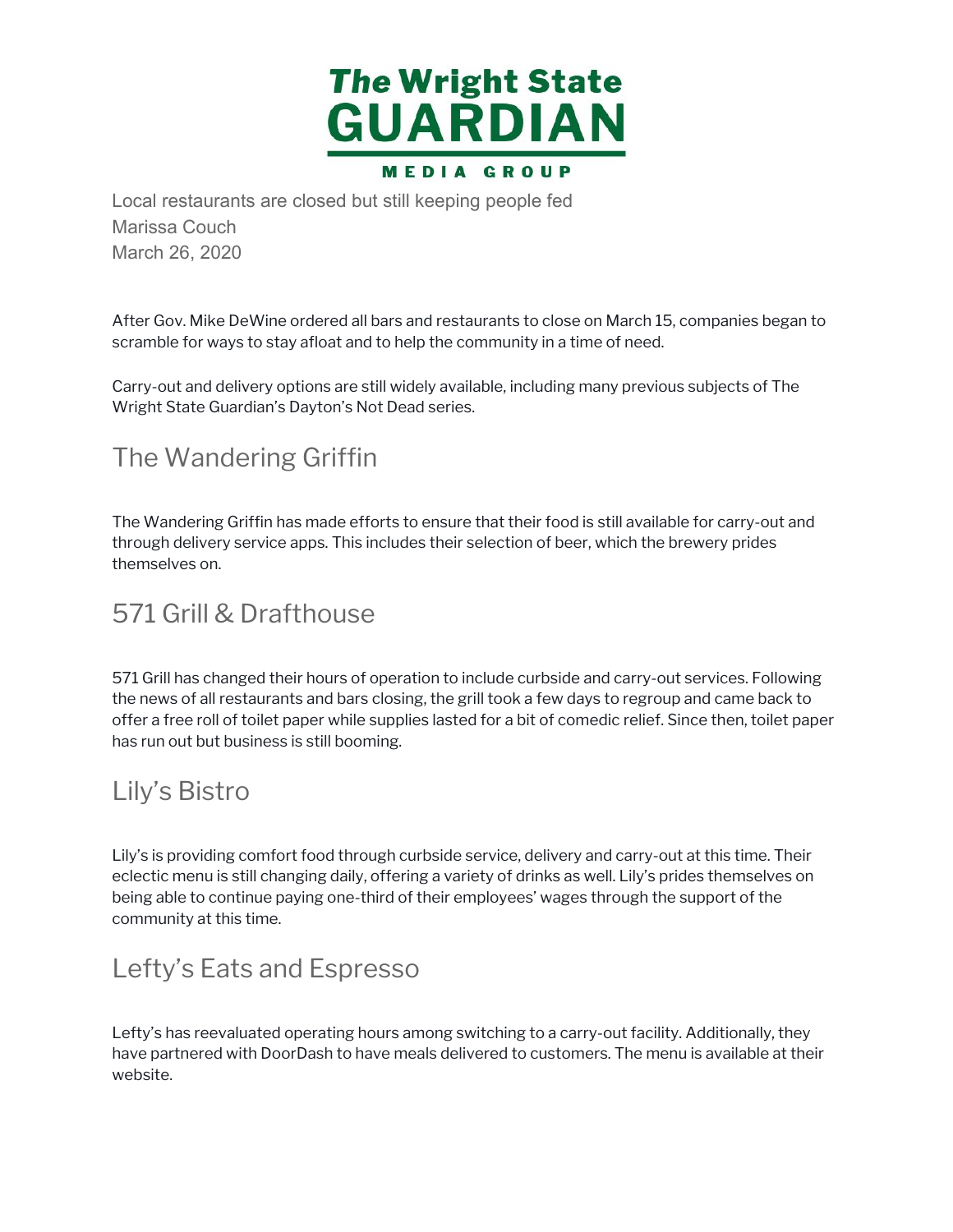

# DiSalvo's Deli & Italian Store

 DiSalvo's is still operating through calls and carry-out, ensuring customers that they're keeping stocked. They offer grab-and-go items for a quick visit, as well as calling ahead to place an order.

# Blind Bob's

 Blind Bob's is offering their menu through carry-out, curbside pick-up and delivery. The restaurant ensures a delivery fee for a reasonable distance is \$3 and unreasonable distance is negotiable. Bob's is also offering carry-out on their beer collection at discounted prices.

# Cake, Hope, and Love

 At this time, the bakery is primarily focusing on previous orders to be made for pick-up. There is a limited menu available for those who are still craving sweets during their weekend hours. Owner Shannon Teague has started a program in which sack lunches are available each day, beginning once all schools closed on March 12. Teague is asking volunteers to help deliver sack lunches to those in need.

 These small businesses are relying on carry-out orders to assist in keeping afloat at this time of uncertainty. As important as it is for consumers to have access to hot meals still, it's equally as important for locals to continue to order from these places.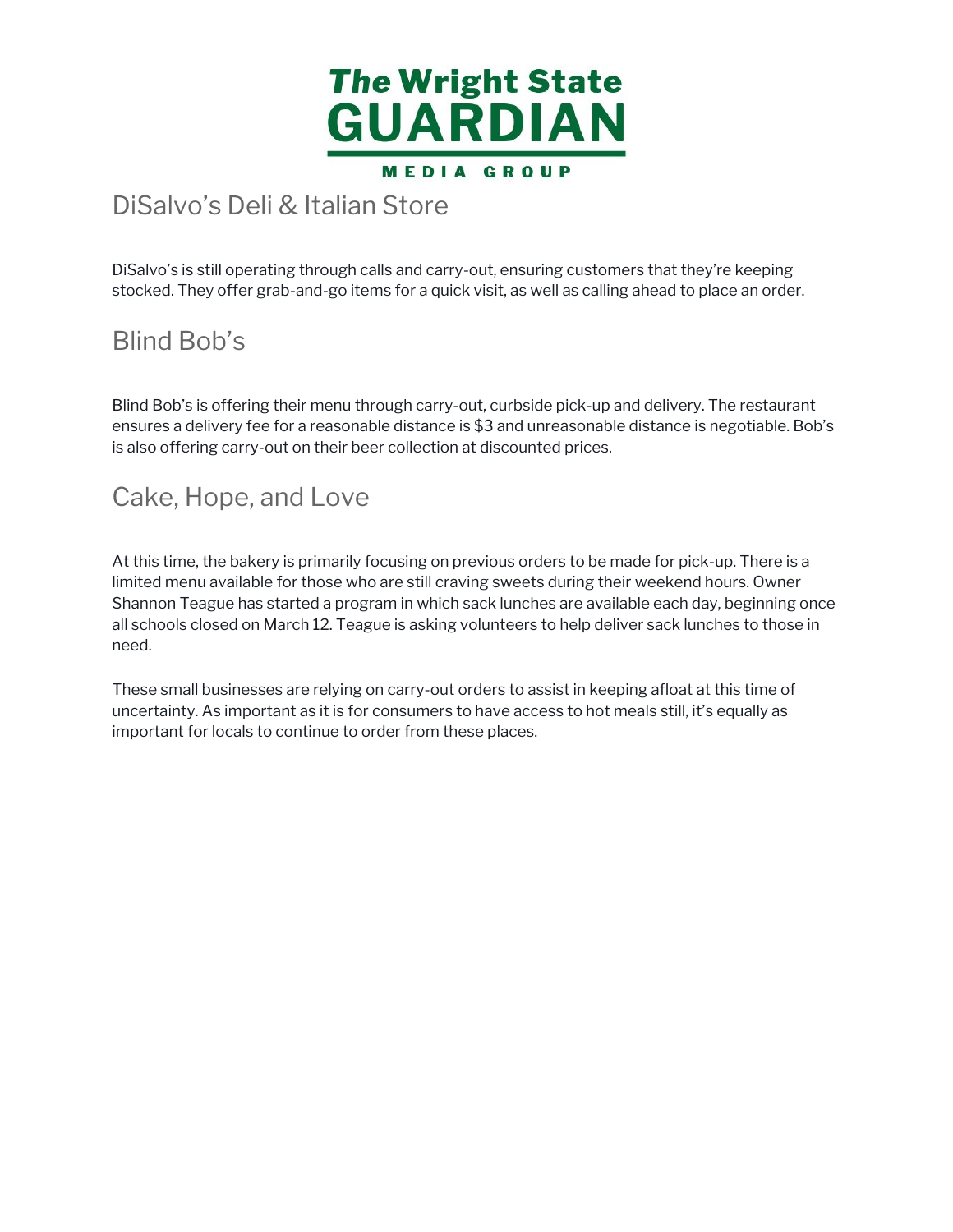

Coronavirus disruption: Student opinions on online classes Natalie Cunningham March 26, 2020

 With the outbreak of coronavirus, classes are now online and no longer in person. Many students are not used to the format of online courses and working exclusively from home.

 "My online classes are chaotic, but my professors are trying their best. I only have one class that uses video lecture once a week so it's kind of confusing to keep up with everything. I'm taking three classes with labs and one of them was anatomy and physiology. So that class will be hard to really understand the material without going to lab," said Breanna Postman, sophomore at Wright State. "I love and hate having online classes because it's hard to keep up. I don't ever study at home, so this has been extremely challenging for me. Everywhere I usually study has been closed."

 Online classes have many interesting benefits and features but also pose difficulties for classes that are designed to be taught in a traditional classroom, such as labs.

 "Online classes are a lot harder to get a true learning experience of the classes. I feel like it has affected my grades because I am a better learner when it's a face-to-face lecture," said Kylie Howell, sophomore at Wright State.

 Blake Martin, sophomore at Wright State, also feels that his education has been negatively impacted by the switch to online as he feels he learns better in a face-to-face environment.

 "[Online classes] aren't great but I'm making it work. At this point, I'm still waiting to see how American Sign Language will be done as it's very visual and any foreign language can be difficult to learn online. And so far, I feel fine about [my classes;] they're doing the best they can so I'm just having patience and letting it ride out," said Noah Lowe, Wright State student.

Other students are also struggling with foreign language classes during this unique situation.

 "Online classes are easier in some respect however language classes are much more difficult. Also, technical difficulties from online stuff is hard to deal with," said Andrew Strait, sophomore at Wright State.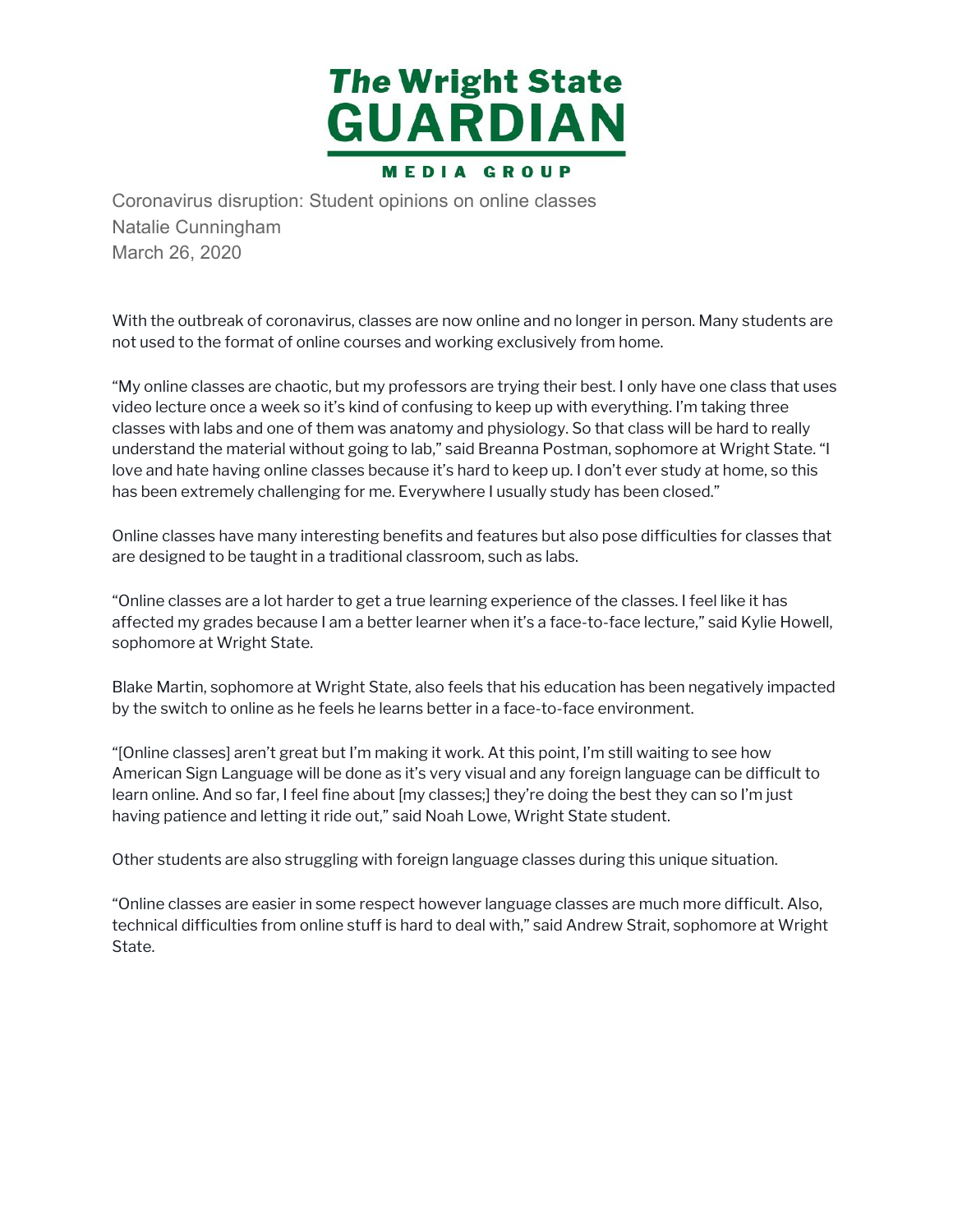

Vitamins and foods to keep you healthy Alexis Wisler March 26, 2020

 Staying home can affect a person's mood and energy levels, and it's easy to feel a little low while doing classes online and practicing social distancing.

 That's why it's important to eat foods and take vitamins that give a boost of energy and even support a healthy immune system.

### Foods

# Raw walnuts

 According to Today, the magnesium in walnuts helps fight off depression. Walnuts also contain antioxidants for good health and are low in carbohydrates to prevent a sugar spike and, ultimately, a sugar crash. Don't like eating walnuts by themselves? Try them on a salad or in trail mix.

# Coffee

A college student's dream: being told to drink coffee.

 According to Today, the caffeine in coffee boosts alertness, aiding in working from home with a lot of distractions. Don't consume too much caffeine though, limit coffee intake to two cups a day and try to avoid added sugar which can lead to sugar crashes later in the day.

# Apples

 According to Everyday Health, in order to keep a positive mood all day, foods high in fiber are a must. Fibrous foods digest slowly, meaning stable energy levels. Apples are easy, versatile and full of fiber. Try adding apples to morning oatmeal, which is also high in fiber, or for a late-night snack with peanut butter.

# Peanut Butter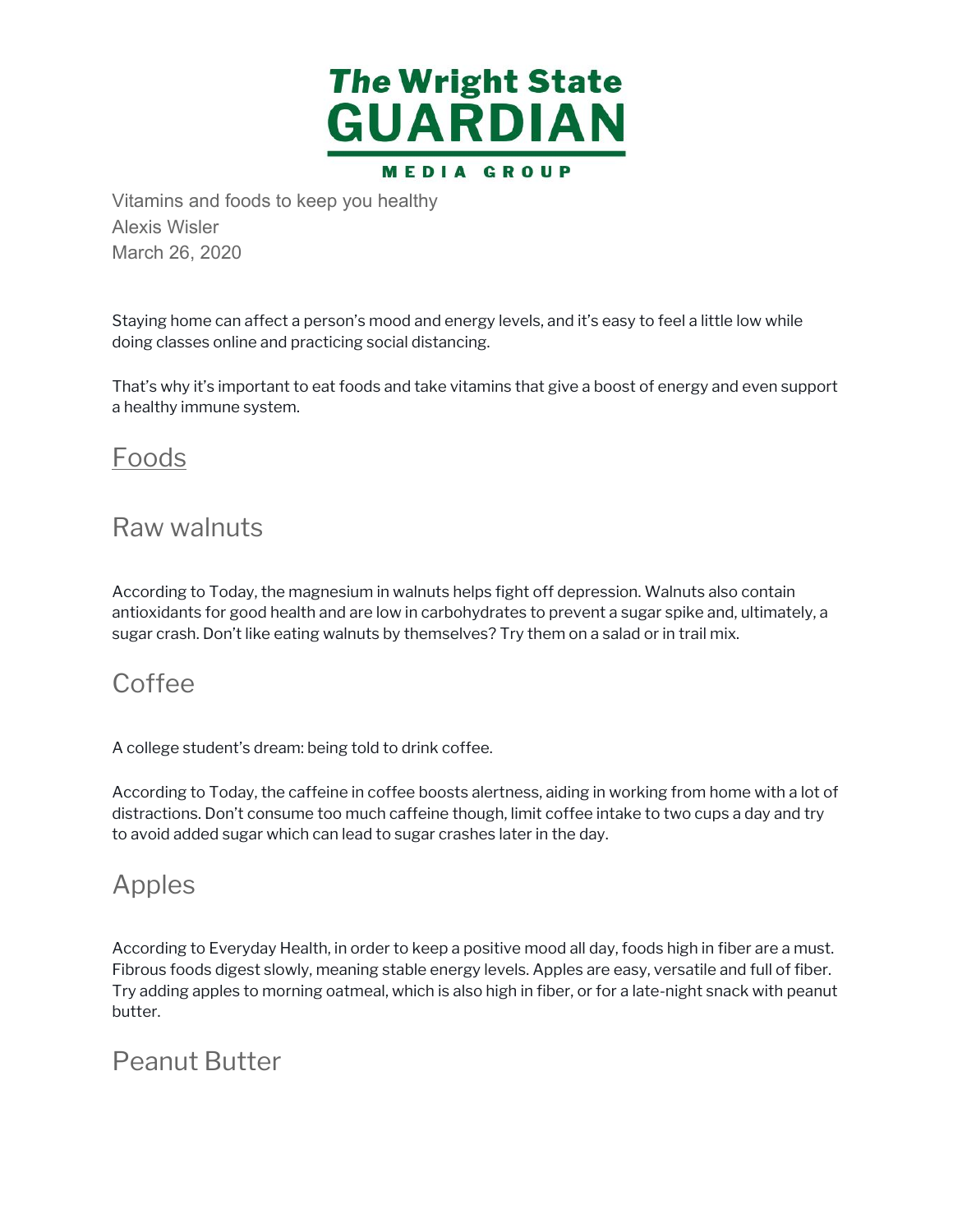

 Speaking of peanut butter, it's high in protein which, according to Everday Health, is important to stabilize energy levels. Stabilizing energy levels gives more focus and an uplifted mood, perfect for working from home.

# Vitamins

# Vitamin B12

 According to Healthline, vitamin B12 aids in turning food into energy. Vitamin B12 can be consumed naturally through animal protein like meat and dairy. Vegetarians, vegans and others who do not eat a lot of animal products need to supplement their vitamin B12 intake.

# **Tyrosine**

 Tyrosine produces neurotransmitters which, according to Healthline, decline during stressful mental activities. According to Healthline, tyrosine does not need to be taken during a normal routine, only when people find themselves in stressful or mentally demanding situations where

 taking tyrosine can aid in boosting energy and concentration levels. If students are feeling overly stressed right now, they could benefit from supplementing tyrosine into their diet.

# Vitamin C

 Oranges and other citrus fruits contain high amounts of vitamin C, known for boosting the immune system. Vegetables like broccoli and spinach also contain high amounts of vitamin C.

# Vitamin A

 According to the Cleveland Clinic, vitamin A strengthens the immune system to fight against infections. When looking for foods high in vitamin A, Cleveland Clinic advises to think colorful. Carrots, sweet potatoes, and squash are examples of colorful foods high in vitamin A.

 The most important thing when working from home and practicing social distancing is to build a routine to follow every day. Including these foods and vitamins into every day routines is an easy way to stay focused and energetic during these unique times.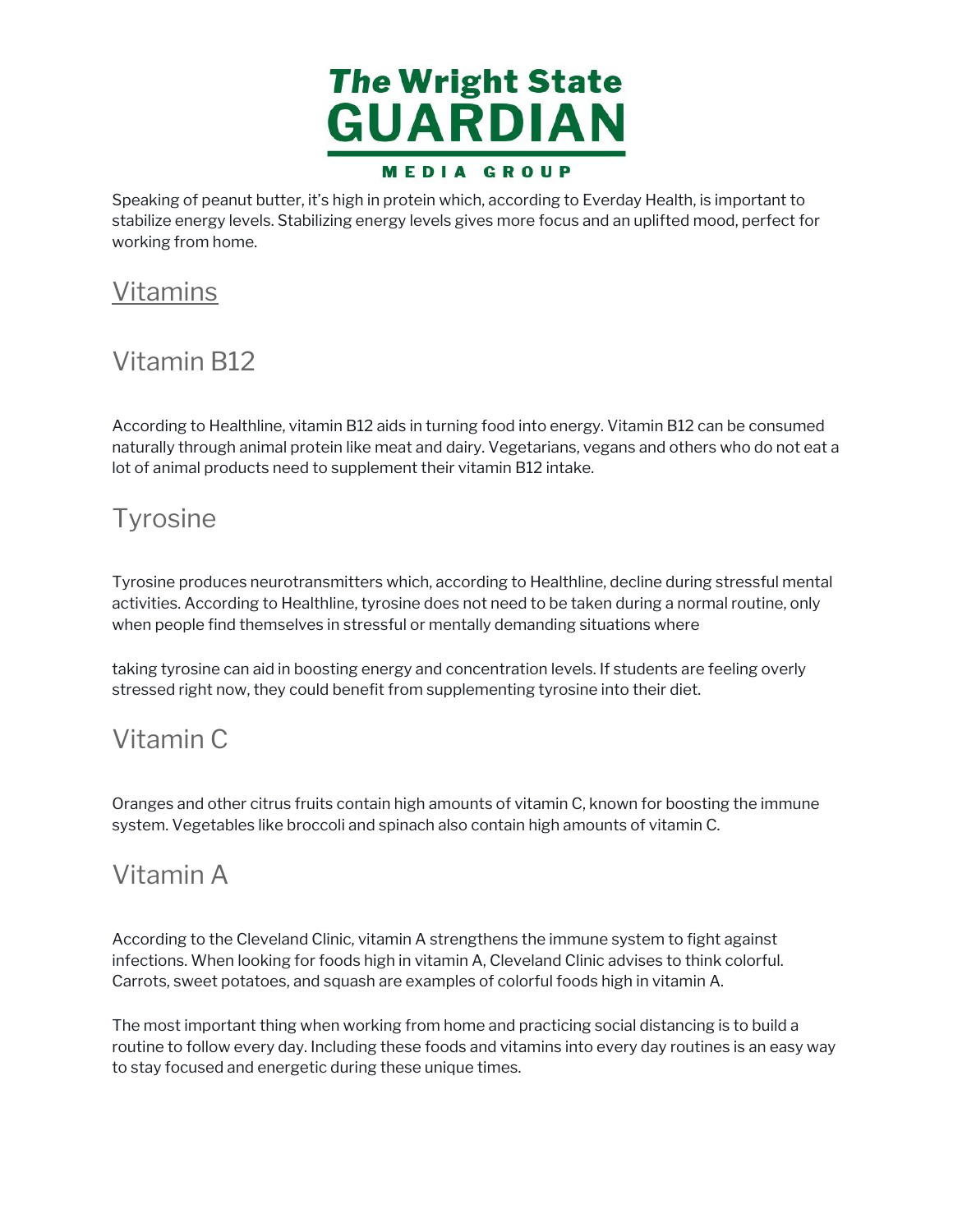

How to fact-check news during a pandemic Natalie Cunningham March 27, 2020

 In a world of practically instant and incessant information and news, it's easy to get caught up in the excitement and forget to fact-check the information.

 "It's very easy to share information without checking it. If you think it's worth sharing with other people, it's worth taking a minute to make sure of the claims," said Mandy Shannon, head of the Instruction and Research Services Department.

 There are very useful professional fact-checking websites that can be used to verify information. The three favorites that Shannon uses all include a section on COVID-19.

Shannon recommends websites such as Snopes, PolitiFact and FactCheck.

 "The Poynter Institute, which owns PolitiFact, runs an international fact-checking institute. They offer some general suggestions on fact-checking coronavirus claims [on their website]," said Shannon. "They also have an Instagram project called MediaWise that focuses on claims that have gone viral on social media and walk viewers through the fact-checking process."

 Sometimes information can be easily fact-checked by simply performing a Google search about the information and adding the term "fact check" to the search, according to Shannon.

 "Beyond fact-checking sites, I also encourage people to take a step back and ask some questions about the material you're encountering. In the book 'Blur: How to know what's true in the age of information overload,' the authors Kovach and Rosenstiel offer what they call 'The Way of Skeptical Knowing,'" said Shannon. "It includes six steps: What kind of content am I encountering? Is the information complete and, if not, what am I missing? Who or what are the sources and why should I believe them? What evidence is presented, and how is it tested or vetted? What might be an alternative explanation or understanding? Am I learning what I need to? This works for everything from memes to scholarly articles."

 Shannon also suggests a strategy called reading upstream. This means finding the original source of the information rather than simply reading someone else's interpretation of the news, according to Shannon.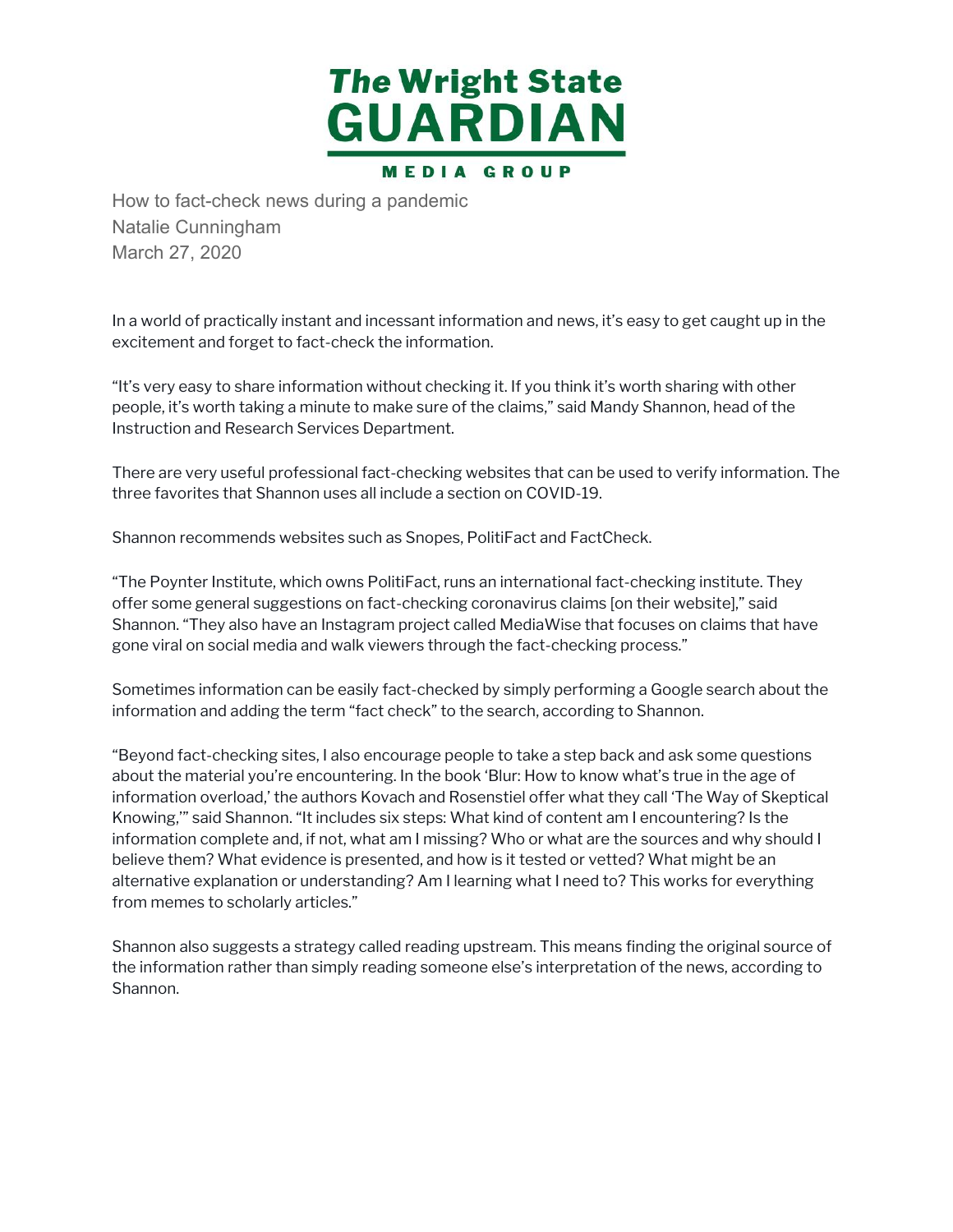

 "Finally, I'd also encourage people to take occasional news breaks. It's important to stay informed, but when we reach information overload, it's harder to apply rational criterial and make ourselves go through the process of fact-checking. It's an anxious time and everyone needs to step away from the news once in a while," said Shannon.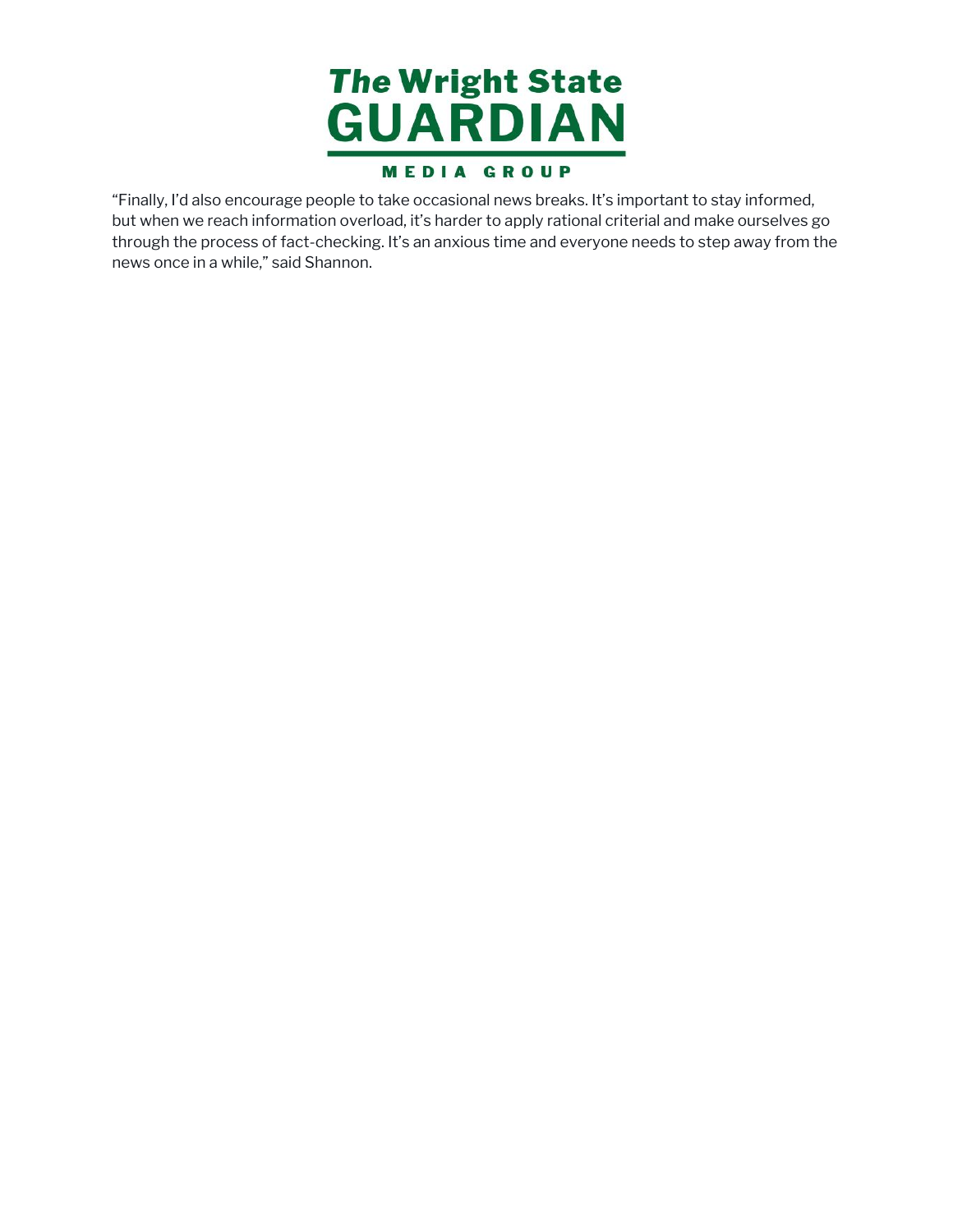

Debunking rumors on coronavirus Shaddia Qasem March 27, 202

 With the global outbreak of coronavirus putting the world in a situation it hasn't experienced in decades, information gets obscured and rumors begin to form.

Misconstrued information often causes panic and confusion.

 It is important stay up to date with official sources, such as the World Health Organization (WHO), Centers for Disease Control and Prevention (CDC) and public health officials.

### Rumors

Every once in a while, it is possible to be put into a texting chain of misinformation.

 In the beginning weeks of quarantine and social distancing, texts were sent out with false information of shutdowns in certain areas. If you receive a text from an unknown number claiming the sender has a friend in high places, this invokes panic and fear and is most likely not true.

Do the research and refer to official, verifiable sources.

# The flu

 Despite its similarities to the flu, there is currently no cure or vaccine specifically for coronavirus. Only those with severe symptoms such as fever, dry cough and respiratory issues should see a medical specialist immediately.

 Those showing mild symptoms of the flu are encouraged to practice social distancing and take the necessary vitamins and/or medications to aid the immune system.

 Rumors can become dangerous when unqualified sources claim to know a cure or remedy, such as the recent rumor that inhaling the heat from a hair dryer kills the coronavirus.

Matters such as these should not be taken into one's own hands; visit a health professional.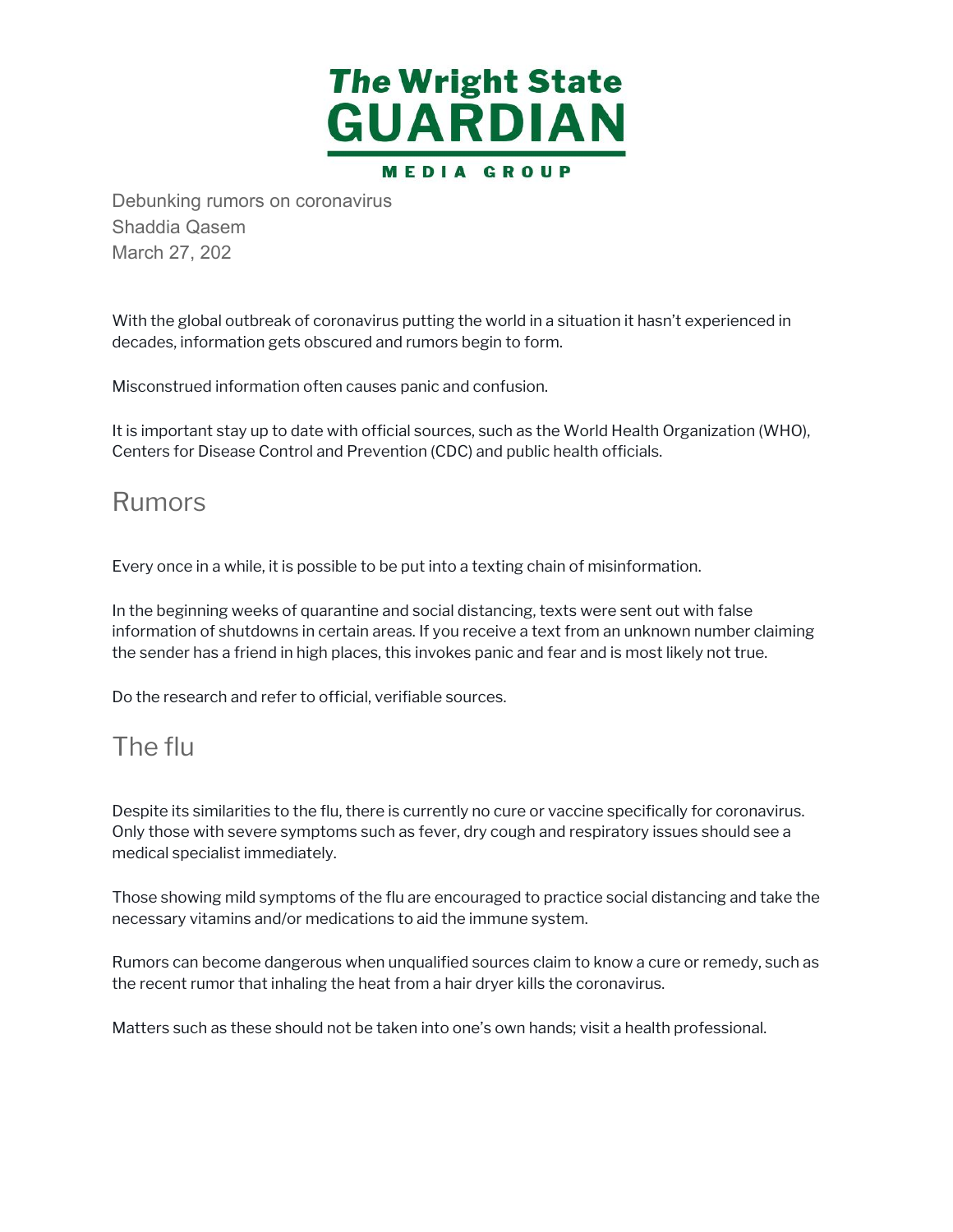

 In terms of prevention, WHO advises to wash hands regularly, maintain physical distance, avoid touching the face, cover mouth when coughing or sneezing, stay home if unwell and refrain from smoking or any activity that weakens the lungs. Nowhere does it involve the inhalation of heat to kill off the virus.

 A common assumption regarding the coronavirus is who it affects. Many believe that only the elderly are at risk; while it is true that they are highly susceptible to contracting the virus, it does not only impact the elderly.

Those with compromised, weak immune systems are also at risk.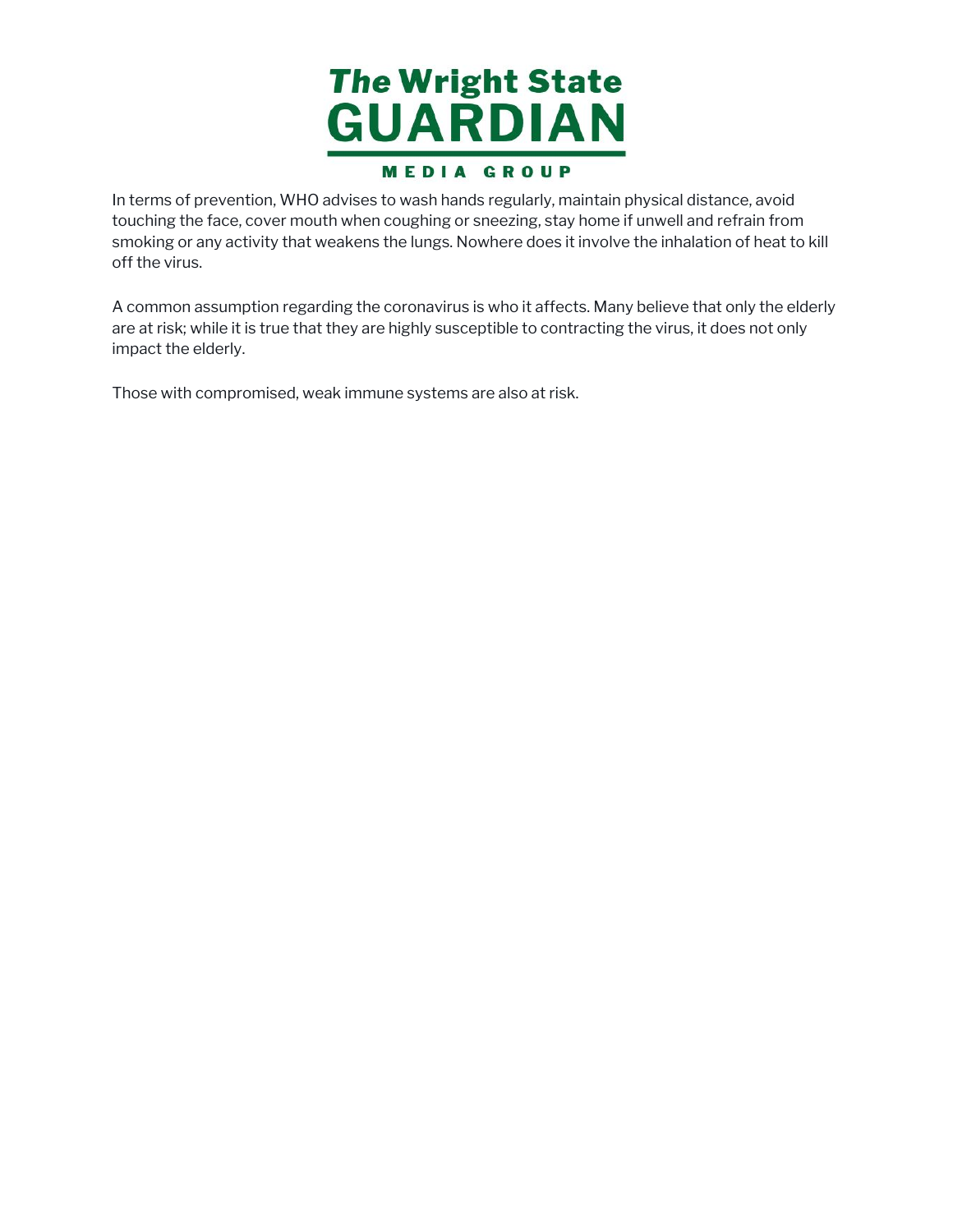

A movie that uses its time well: Blade Runner: The Final Cut Trey Brown March 27, 2020

 Within the past week we have all learned that there is truly a lot of time in a day, especially with them being 24 hours and all.

There's so much to do.

 We can watch a movie, read a book, pray, play a video game/board game, watch YouTube, tweet and even chose to do homework.

Point is, there is a lot of time in a day, which is true for movies too.

# "Blade Runner: The Final Cut"

 Take Ridley Scott's neo-noir classic, for example. This version of the film, which is my favorite of the seven available, is an hour and 57 minutes long. In that time, we see Rick Deckard, a blade runner played by Harrison Ford, doing his best to round up four rogue replicants (a.k.a. bioengineered humans).

 With most of the movie centering around the world and atmosphere of Scott's imagination of 2019 Los Angeles, it's an easy movie to catch a nap too.

 Through Deckard's attempts to order noodles from a street shop, to Roy Batty (played by the late Rutger Hauer) spouting old poems to frightened civilians, this movie wants to immerse you in this world, and it's not in any hurry.

 The pauses between dialogue contributes to the film's slow pace as well. Ford and Sean Young, the latter of whom plays a replicant named Rachael, share a scene where it feels like neither responds within 20 seconds of each other.

 Even the film's score is indicative of the pacing. Every twinkle from Vangelis' iconic score seems to wallow in the scene, attempting to fill all of the space possible, every moment full.

 I've come to realize that films described as "slow-burns" are some of my favorites to watch. When they are like "Blade Runner" I feel like I learn so much about them. Movies that take their time in establishing the rules of the world and the characters that inhabit it are becoming harder and harder to find.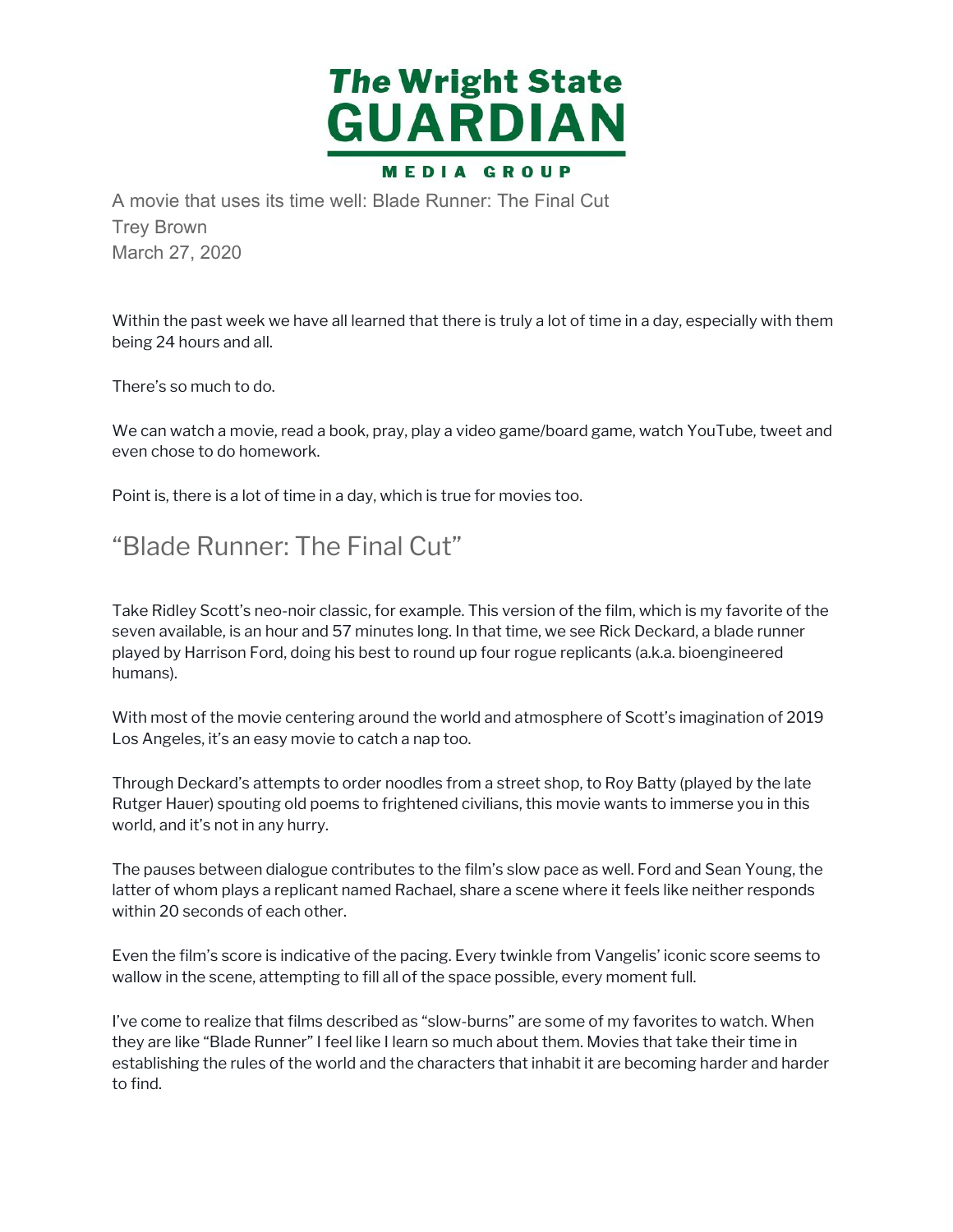

 I feel like in a loosely connected way, this idea can apply to our lives as well. Over the past week, it's been a time-consuming effort in using time wisely. There's so much free space for the moment, so, why not learn more about the characters around us?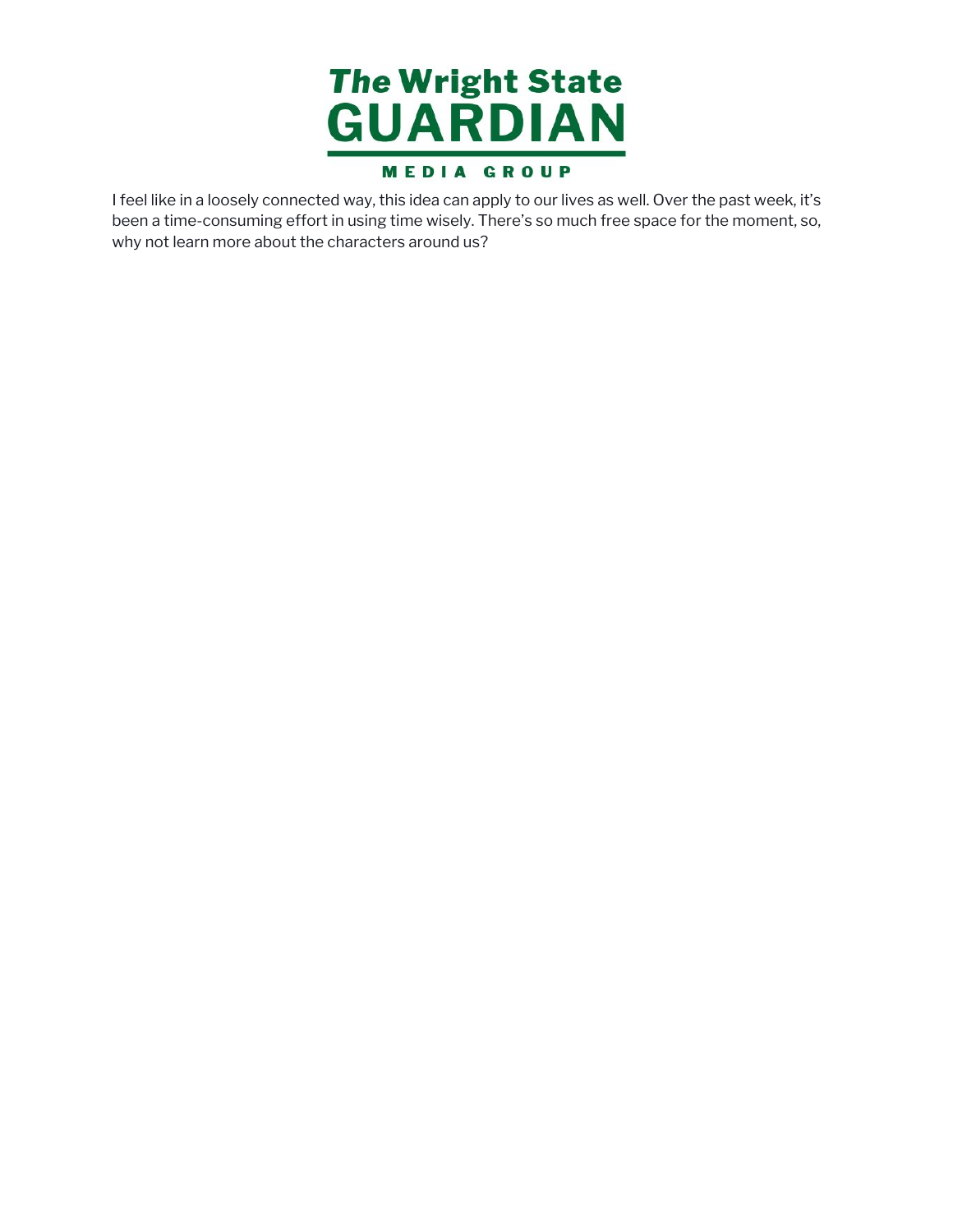

Five ways to stay safe if you go out in public Laci Wells March 27, 2020

 With the news of an outbreak of coronavirus, we broke down a few quick tips and tricks for you to start doing to protect yourself.

### Good hand hygiene

 It's important when out in public, touching things like grocery carts, pumping gas and opening doors, to make sure your hands are being consistently cleansed of germs.

 Carry alcohol-based hand sanitizer and/or hand wipes for a quick clean. Soap and water when available is most critical when it comes to being preventative. It is recommended by the Center for Disease Control and Prevention (CDC) that you "scrub your hands for at least 20 seconds.

Need a timer? Hum the "Happy Birthday" song from beginning to end twice."

#### Avoid touching unnecessary surfaces

 It is easy to touch unnecessary surfaces multiple times a day without realizing the amount of germs the body contracts.

 Door handles, countertops and handrails are some examples of surfaces that are heavily contaminated. When possible, use other objects to create a barrier between your fingertips and a heavily touched area.

 A tissue, paper towel or simply refraining from touching a potentially harmful surface could be key in stopping the spread of a virus.

#### Keeping your everyday items clean

 Being creatures of habit, we touch a lot of the same items daily. Think about how many times you answer your phone, drive your car or change the channel on your tv; it's a lot.

 Being aware of your own surroundings and understanding the potential for germ spreading that your most used items have is essential when it comes to keeping things clean.